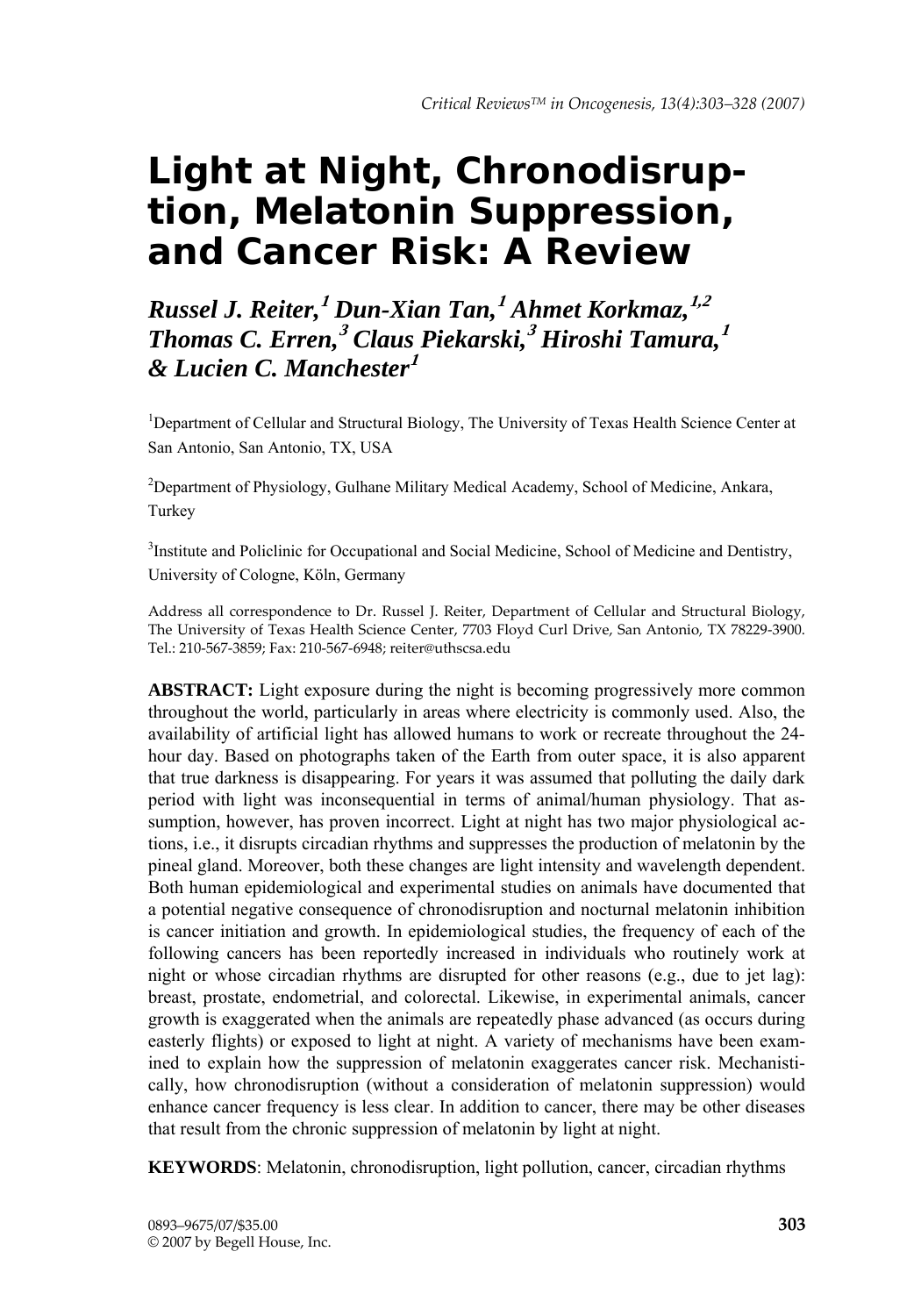# **I. INTRODUCTION**

In 1996, the American Cancer Society set a goal of reducing cancer by 25% in the United States during the interval from  $1992$  to  $2015$ .<sup>1</sup> Since then, the trends in cancer incidence have been regularly calculated from the Surveillance, Epidemiology, and End Results Registry. At the average current annual reduction in cancer incidence of 0.6% during the first half of the challenge period, the goal of a 25% reduction will fall far short of the hopes of the American Cancer Society.2 In a 2007 evaluation of progress in this area, Sedjo and coworkers<sup>2</sup> emphasized the importance of continuing to reduce tobacco use and embarking on a means of decreasing the epidemic of obesity as major factors in limiting tumor incidence if the 25% goal is to be achieved or even approached. In reality, however, the difficulties in convincing individuals to refrain from tobacco use and to consume fewer calories (in a society where individuals have ready access to an overabundance of high-calorie foods, coupled with increased physical lethargy because of modern conveniences) seems to be almost insurmountable without additional, intensive, protracted education. While these two goals should continue to be strongly encouraged, it is essential that every other potential means of reducing cancer incidence also be exploited.<sup>3</sup>

An additional factor that should be considered as a possible contributor to an elevated cancer incidence is excessive light exposure. This is a consideration that should be taken seriously since, if it in fact impacts the onset or progression of cancer, as the epidemiological and experimental data are consistent with,  $4\frac{1}{4}$  it would be an environmental perturbation that could generally be individually controlled. As innocuous as light may seem to be, when it occurs during the daily dark period it is capable of suppressing the endogenous production of the tumorinhibiting molecule, *N*-acetyl-5-methoxytryptamine (melatonin). $8-11$  In doing so, it upsets the normal physiology of the organism, which leads to a variety of alterations that may contribute to cancer cell growth.

# **II. LIGHT AT NIGHT, MELATONIN, AND CANCER**

Bright light exposure at night as a consequence of the widespread use of artificial light sources is commonplace throughout much of the world, particularly in the well-developed countries. This excessive light pollution<sup>12</sup> is readily apparent when photographs are taken of Earth from space during the normal dark period. On these photographs, the location even of villages and individual residences can be identified if light is being used. Additionally, studies have shown that nighttime sky brightness is increasing at an alarming rate in countries of high population density.

Before the invention of the lightbulb by Edison in 1879, humans were exposed to only small amounts of low intensity light from candles or petroleum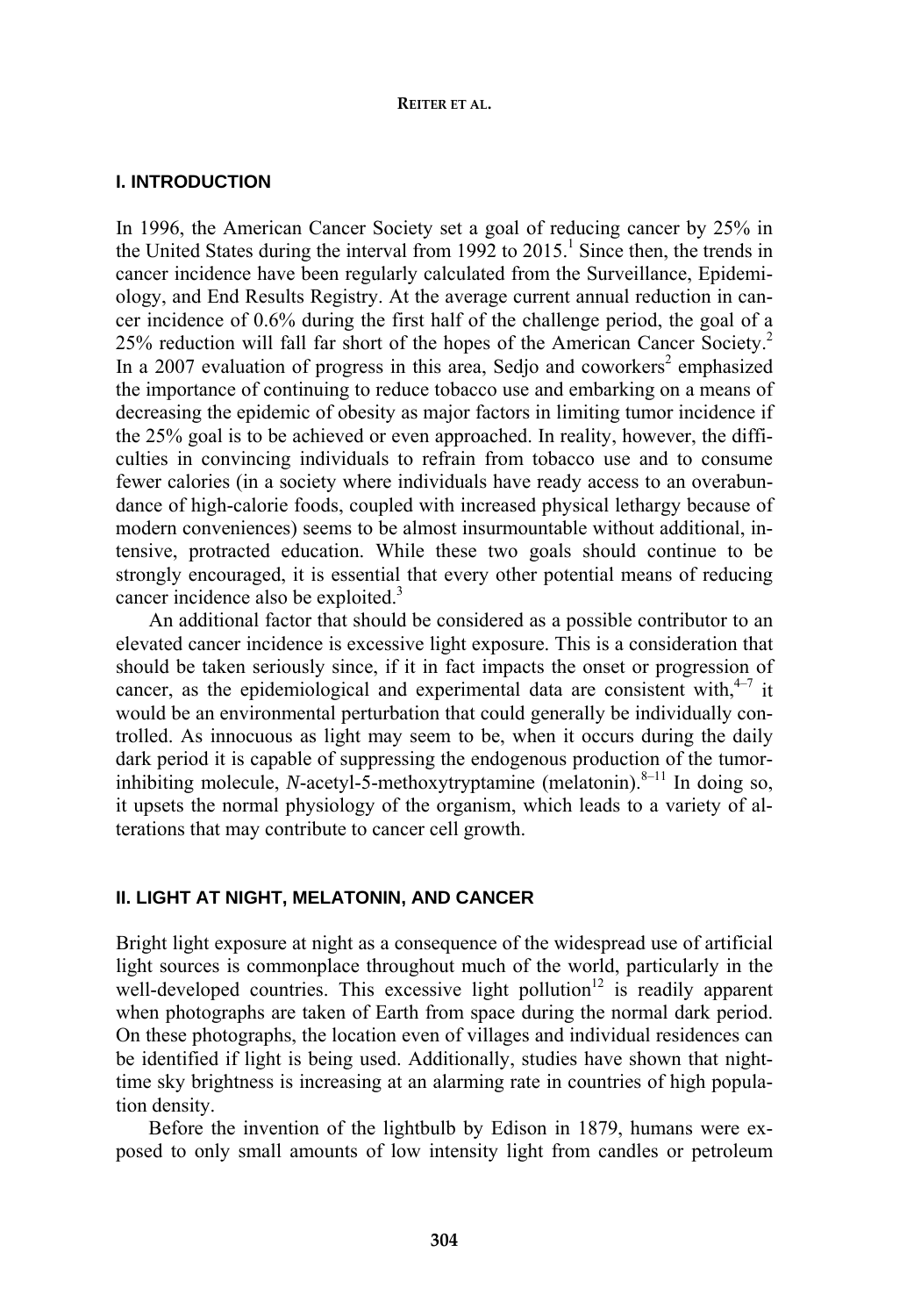lamps at night. Thereafter, growing in parallel with industrialization, the use of artificial light prolonged the "day," permitting employers to extend their work schedules well into the night and in many cases throughout the 24-hour period. It is estimated that perhaps one-fourth of the labor force of the world works during what is commonly referred to as the night shift. Furthermore, for recreational reasons, individuals are often in a brightly lit environment many hours after darkness onset.

Accompanying increased occupational and recreational light exposure at night, especially female breast cancer has steadily increased in the welldeveloped countries.<sup>13–16</sup> Because of this temporal coincidence, light at night suppresses the production of the cancer-inhibiting molecule melatonin; this drop has been incriminated as a plausible contributor to the elevated cancer risk. The justification for this speculative association certainly finds support from the substantive results of experimental and epidemiological studies.

Light at night has at least two important actions that may impact the frequency of cancer occurrence. First, it causes a disturbance of the biological clock resulting in what is referred to as chronodisruption or endocrine disruption.<sup>7,17,18</sup> This physiologically relevant perturbation occurs as a result of nocturnal light stimuli influencing the function of the biological clock [the suprachiasmatic nucleus (SCN) in the brain].19 Many individuals experience consequences of these disturbances after rapid long-haul transmeridian travel; this phenomenon is known as "jet lag."

Such disturbances also occur, however, when the night is routinely interrupted by light, even in the absence of transmeridian travel.<sup>9,20,21</sup> During the history of the world, all organisms were exposed to regularly alternating intervals of light and darkness determined by the rising and setting of the Sun. Vertebrates, including the human, evolved a group of neurons now identified as the SCN that respond to these light/dark changes and synchronize physiological functions with the appropriate time of the day. Virtually every function in the body exhibits a 24-hour or circadian rhythm. When light is imposed at unusual times, the SCN responds and interprets the light as day and adjusts the physiology of the organism accordingly. The resulting chronodisruption has a variety of negative effects, one of which may be, over the long term, an elevated cancer initiation and progression.18,22,23

A second major consequence of light at night is the suppression of nocturnal melatonin production and release.  $8-11,20$  Melatonin is produced in the pineal gland, an end organ of the visual system,  $24$  in much greater abundance at night than during the day (Fig. 1). Since it is quickly released once synthesized, blood levels also exhibit a large nocturnal increase. Melatonin, referred to as the chemical expression of darkness,<sup>26</sup> requires uninterrupted periods of darkness, but not sleep, to manifest its normal rhythm. Thus, the extension of the "day" with artificial light impedes the normal rise in melatonin production; likewise, early morning light exposure (before sunrise) truncates melatonin synthesis and causes an ear-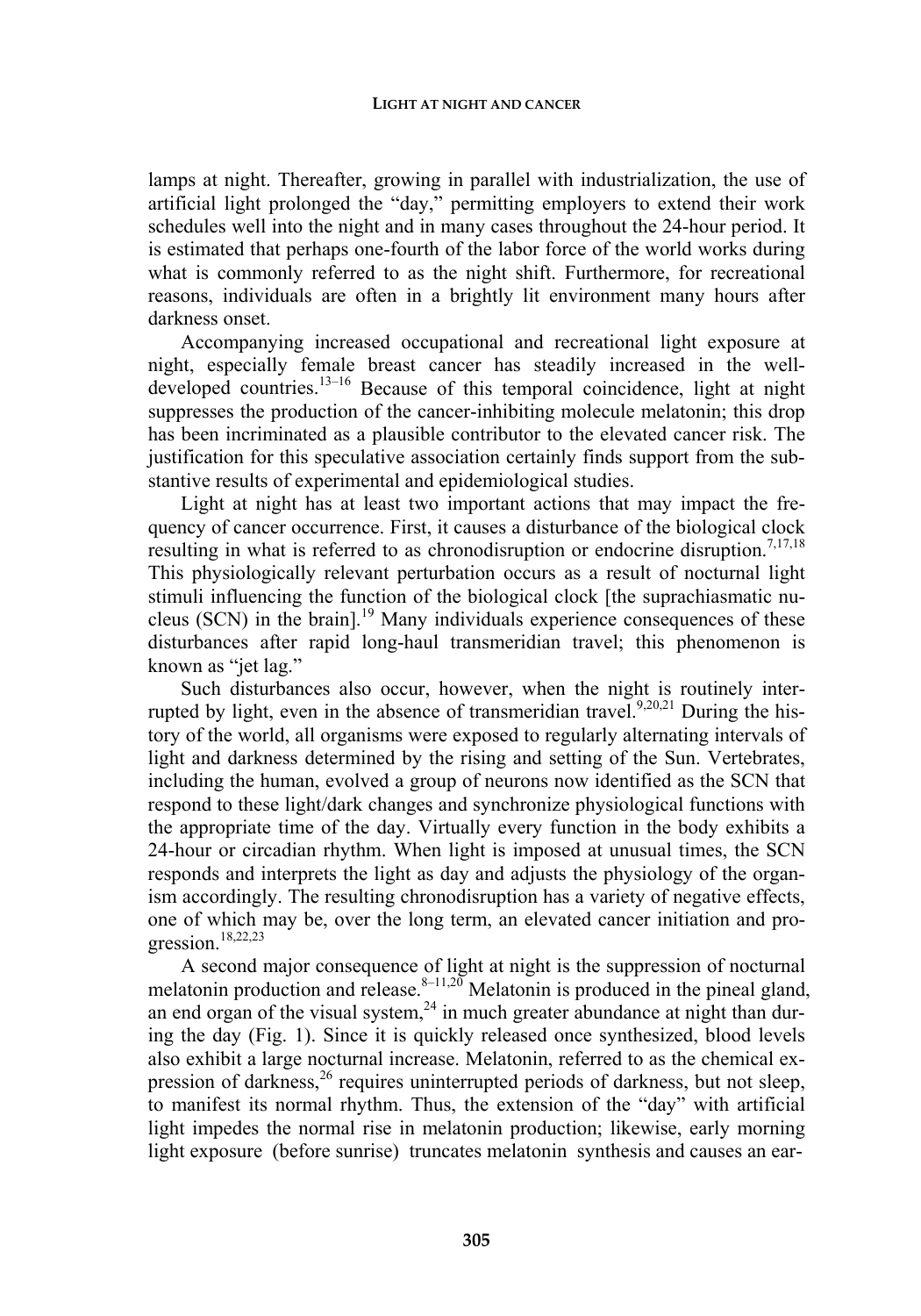**REITER ET AL.** 



**FIGURE 1.** This figure illustrates that the increased duration of darkness at night is associated with a more prolonged melatonin production. In the top panel, the humans were in darkness for eight hours, i.e., light/dark cycle of 16/8, and melatonin levels were elevated throughout the dark phase. When the same group of humans was exposed to 14 hours of darkness (middle panel), blood melatonin levels remained elevated for a much longer period. Finally, under constant light conditions (light/dark 24/0; bottom panel), melatonin levels were suppressed to basal values through the 24-hour period. Figure is adapted in part from Wehr.<sup>25</sup>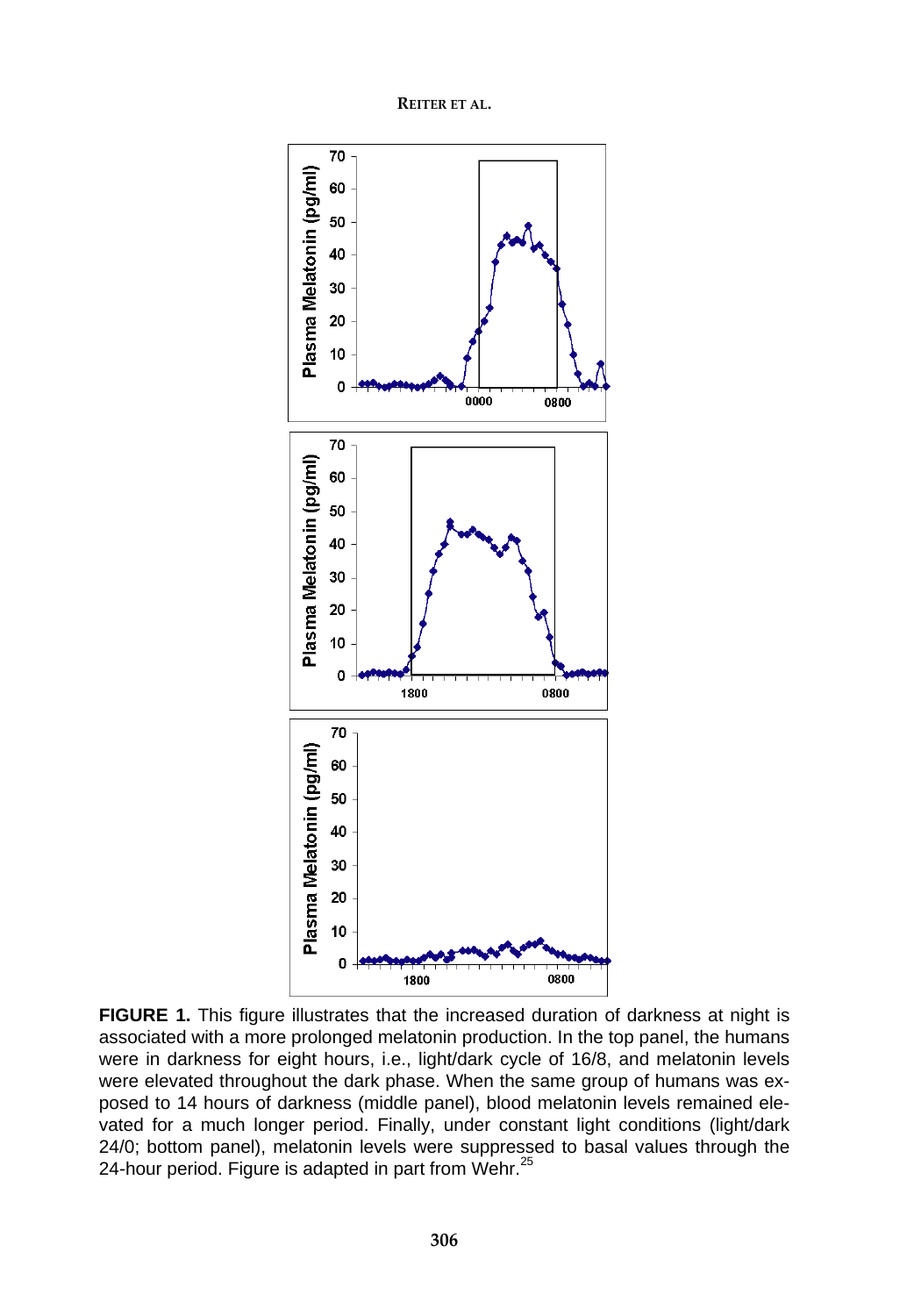lier than normal drop in blood levels.<sup>27</sup> Additionally, light exposure after darkness onset also suppresses melatonin levels, thereby limiting the total amount of this essential indoleamine produced during a given night. What this means is that modern humans are rendering themselves relatively melatonin deficient by shortening their daily dark period and, therefore, the duration of time during which melatonin can be produced. Clearly, when the environmental light/dark cycle is 12/12 (which occurs at the vernal and autumnal equinoxes), humans would normally produce melatonin for about 12 hours nightly;<sup>28</sup> however, when light is imposed after sunset or before dawn, the quantity of pineal melatonin is truncated at both ends, i.e., the individual is rendered relatively melatonin deficient. This becomes most severe when individuals work the night shift (Fig. 1, bottom panel).

The evidence is now compelling that melatonin is an endogenously produced oncostatic agent. This being the case, a relative deficiency of this molecule would predictably increase the risk of cancer. Both the epidemiological and experimental findings support this biologically plausible outcome.

# **III. EPIDEMIOLOGICAL/CLINICAL FINDINGS**

In 2002, an issue of the journal *Neuroendocrinology Letters* summarized the proceedings of an international congress held in Cologne, Germany, which was convened to discuss the issue of light, endocrine disruption (chronodisruption), and cancer.<sup>4</sup> This publication summarized the wealth of information that had accumulated concerning light at unusual times and cancer frequency. The shortcomings of and confounders in the epidemiological studies were pointed out as well as the degree to which light pollution may actually impact cancer risk.<sup>5,6</sup>

In the years since this publication, the subject has matured to the extent that in a recent National Institutes of Health publication, *Science News*, an article appeared entitled "Bright Lights, Big Cancer."29 This article focused the readers' attention on the dangers of the misuse of light at night and provided information as to how it may impact cancer initiation/progression. Likewise, the subject of light pollution and how it may predispose individuals to cancer was recently discussed by a panel of scientists convened by the World Health Organization; an outcome of this discussion was that "shift work involving circadian disruption" is a Group 2A carcinogen (probably carcinogenic to humans) according to the International Agency for Research on Cancer (IARC) and was published in *Lancet Oncology*. 30 Additionally, a summary report of a workshop organized by the National Cancer Institute was recently published; the report discusses the role of environmental light and the resulting circadian disruption in terms of their impact on not only cancer but other diseases as well.<sup>31</sup> It also suggested epidemiological and experimental research priorities to define the consequences of melatonin suppression and circadian disruption on the pathophysiology of disease processes in general and to identify possible mitigation to improve public health. These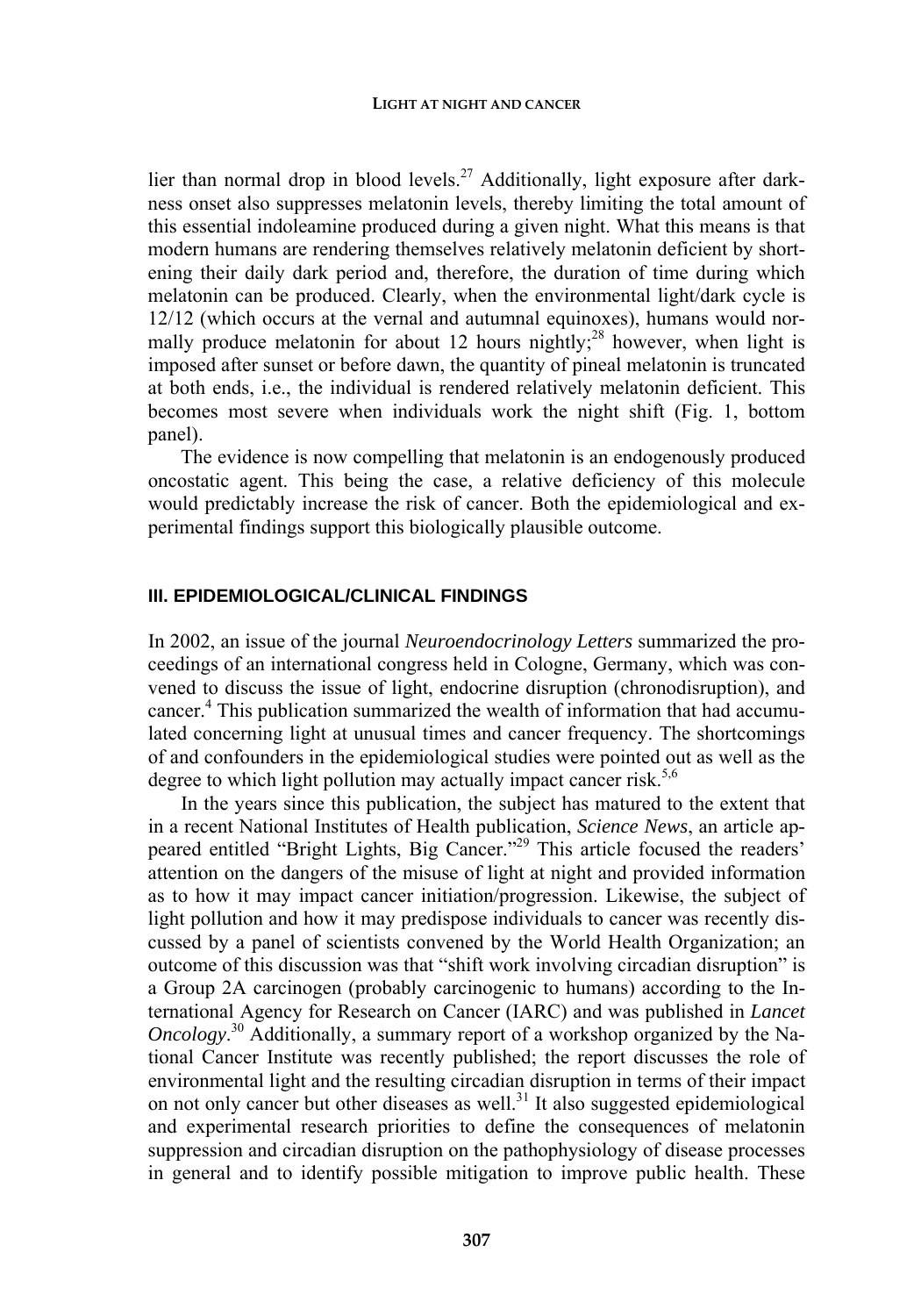publications illustrate the importance of this subject and the concern of the scientific community related to an environmental variable that was, until recently, considered innocuous in terms of human pathophysiology.

The initial studies related to cancer occurrence and irregular working hours, but particularly working at night, were descriptive in nature. Consistently, these reports generally uncovered a significant rise in the relative risk of breast cancer in female nurses,  $13-16$  flight attendants,  $32-35$  and radio and telegraph operators.  $36$ Furthermore, there was a suggestion of an increased likelihood of developing cancer with a longer duration of shift work.<sup>36</sup>

Prompted by these observations,  $Hansen<sup>37</sup>$  conducted a large case-controlled study to investigate whether women in Denmark who predominately worked at night exhibited an elevated likelihood of developing breast cancer. In this study with 7035 women with primary breast cancer, a 50% increase in the incidence of breast cancer in women who worked at night at least half of a year was uncovered. The association was found not to be due to confounding by age at birth of first child, number of children, or socioeconomic status, factors reported to influence breast cancer frequency. Almost simultaneously, a case-controlled study conducted in the Seattle area<sup>38</sup> and a cohort analysis of the data from the Nurses' Health Study,<sup>39</sup> a very large prospective program in the United States, revealed findings similar to those reported by Hansen.<sup>36</sup>

After a detailed analysis of the frequency of breast and prostate cancer in individuals from 21 studies that involved regular long-haul flight personnel and nine reports that examined cancer incidence in workers who routinely worked night shifts, Erren et al.<sup>17</sup> concluded that there may be up to a  $70\%$  increase in the risk of breast cancer and a 40% increase in the risk of prostate cancer as a result of these unusual work schedules. The reported rises in cancer incidence could be underestimates of the real hazard given that the control subjects or reference populations were those living "normally" and who did not engage in frequent, rapid, long-distance, transmeridian travel or in shift work. Obviously, however, the control subjects or reference populations did use artificial light that extended their days and, at least occasionally, likely interrupted their nights. Thus, they were at some times experiencing chronodisruption and were regularly relatively melatonin deficient, thereby possibly also increasing their susceptibility to cancer initiation/progression.

In addition to breast and prostate cancer, a recent report also indicates an augmentation of endometrial tumors in women who are regularly employed at night. In a large, prospective cohort investigation using data from the Nurses' Health Study, Visnanathan et al.<sup>40</sup> determined that women who worked rotating night shifts for long durations had a significantly elevated risk of endometrial cancer. This was only apparent in obese women, where the baseline risk of cancer was doubled; in leaner women, an increased frequency of endometrial cancer was not apparent. Mechanistically, the authors invoke the reduction in melatonin due to chronic light exposure as being contributory to the rise in endometrial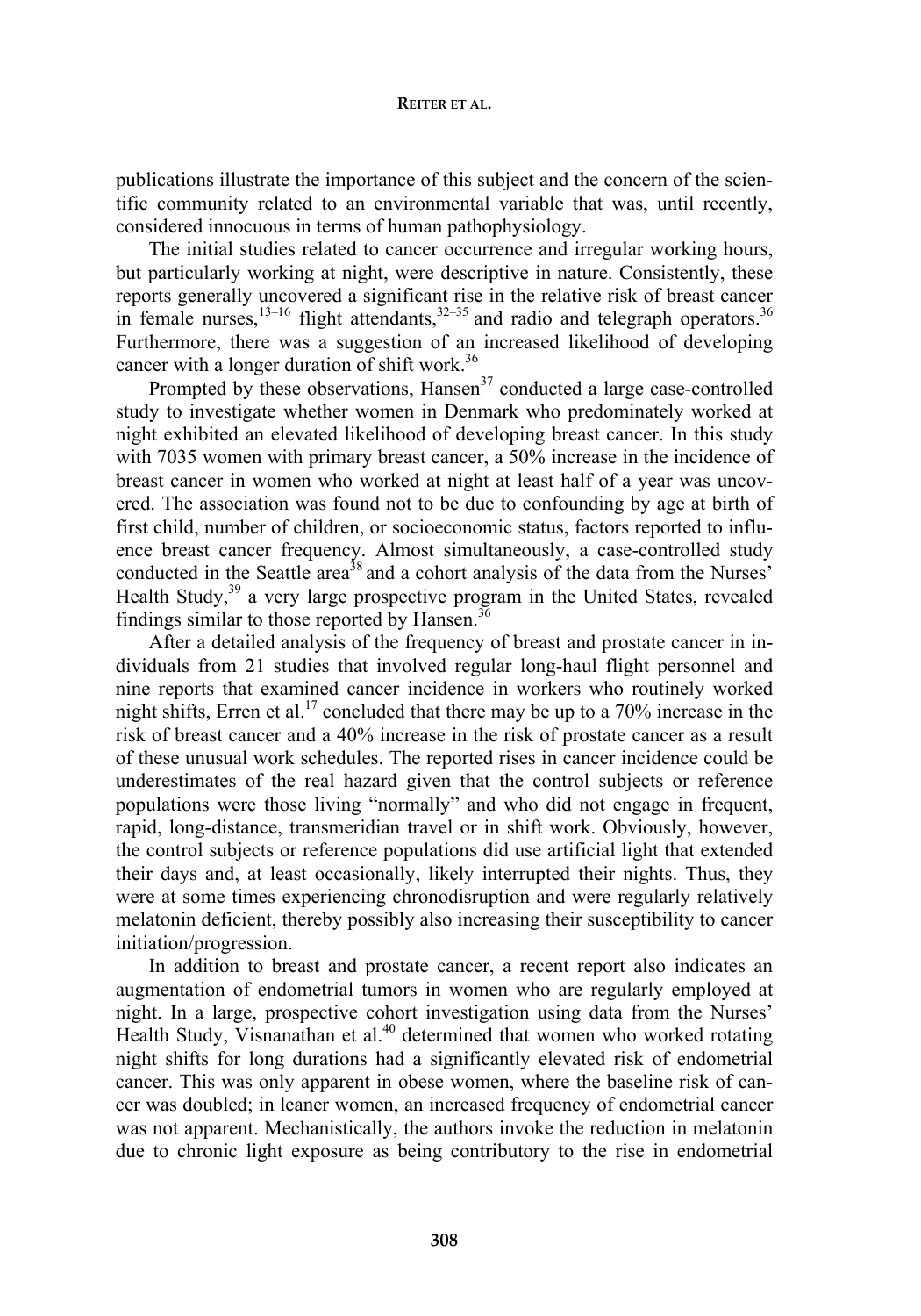cancer. The involvement of melatonin would not be unexpected considering the multiple processes by which it interferes with the growth of cancer cells.<sup>41–45</sup>

Based on the above findings, an obvious prediction is that blind people who perceive less or no light visually would most probably produce more melatonin each 24-hour period and, as a result, a lower cancer risk would be expected. $46,47$ In fact, consistent with this prediction, one early study in the United States<sup>46</sup> and four in Nordic countries<sup>48–51</sup> suggested a diminished risk of breast cancer in general in individuals with profound visual impairment. More recently, Pukkala and colleagues<sup>52</sup> reported that, as with breast cancer in women, visual impairment is also associated with a trend of reduced prostate cancer. Despite these correlations, it is not yet definitively established whether individuals who have no conscious light perception in fact produce more melatonin than those who are not visually impaired.<sup>53</sup> In fact, it has been shown experimentally that light induces nocturnal melatonin suppression in some totally blind individuals.<sup>54</sup> Considering this, some individuals in blind study populations may have essentially a normal melatonin rhythm. If so, this would tend to attenuate the hypothesized difference between cancer risks for sighted and blind individuals.

Based on the role that prolonged darkness has in promoting pineal melatonin production and release, Erren and Piekarski<sup>55</sup> theorized that individuals residing north of the Arctic Circle, where there are extended periods of darkness during the winter months, may have reduced levels of hormone-dependent cancers. Based on ecological data, albeit limited in scope and methodological weight, they report, in fact, that in addition to a low frequency of breast cancer<sup>56,57</sup> in areas north of the Arctic Circle in Alaska and Greenland, likewise prostate cancer<sup>58-61</sup> is also rare in circumpolar regions. In a study involving people living in Tromsø, Norway, which is inside the Arctic Circle, winter serum levels of melatonin are elevated for a longer period each day when compared to those measured in the summer. $62$ 

Verkasalo and coworkers<sup>63</sup> conducted a prospective study to determine whether the duration of sleep influences the incidence of breast cancer. One stimulus for this work was the observations of Wehr, $25,27$  who showed that switching human volunteers from an eight-hour night to a 14-hour night was associated with an increase in the duration of sleep and a prolongation of elevated blood melatonin. The reader is reminded that a longer sleep period is not linked to a more prolonged period of elevated melatonin; the duration of pineal melatonin synthesis and secretion is a function of the length of the dark period and is not knowingly related to sleep duration.<sup>28</sup> What Verkasalo and colleagues<sup>63</sup> found is that the prolongation of the night sleep period was associated with a reduced breast cancer incidence. They interpreted their findings to mean that the duration of elevated melatonin, rather than an interval of sleep per se, probably accounted for the lower breast cancer risk. Likewise, in the Nurses' Health Study, no link between habitual sleep duration and the incidence of cancer was apparent.<sup>64</sup>

Another approach to examine the potential association between cancer risk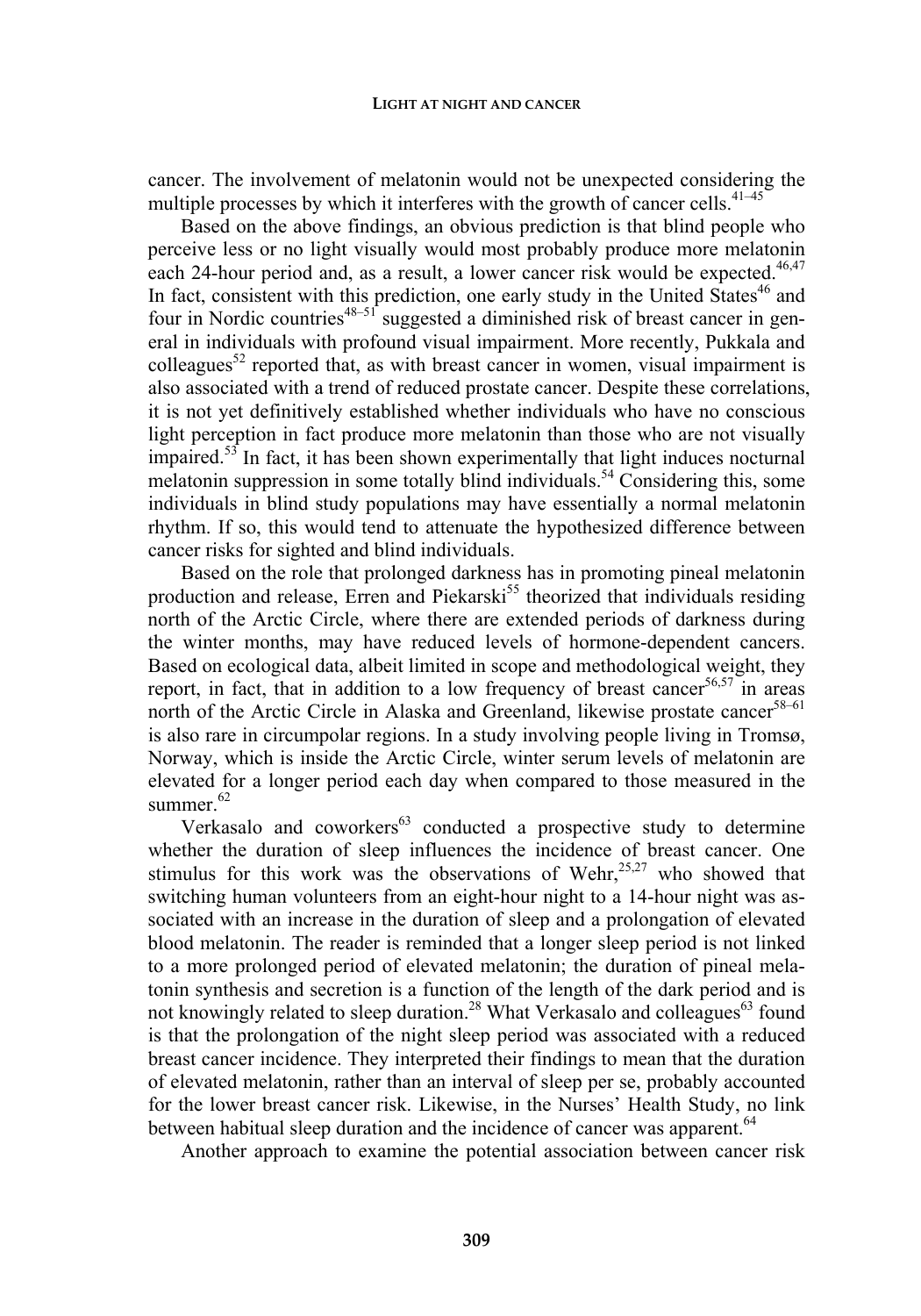and the level of melatonin has been to correlate the presence of cancer or its maturational stage with circulating melatonin concentrations. A number of work $ers^{65-69}$  have measured this indoleamine in the blood (or the levels of a major enzymatic metabolite, 6-hydroxymelatonin sulfate, in the urine) in tumor-bearing individuals relative to levels in age-matched, cancer-free subjects. While these studies generally confirm that individuals with cancer seem to produce less melatonin, many of the investigations are significantly handicapped by the infrequency of blood sampling, sampling at less than an optimal time, i.e., not in the middle of the night in darkness, or because of an indirect melatonin measure, i.e., 6-hydroxymelatonin sulfate, in the first morning urine void was used. There are a number of metabolites of melatonin in the urine in addition to the sulfated version of 6-hydroxymelatonin.<sup>70</sup> Moreover, the percentage of melatonin metabolized to 6-hydroxymelatonin in the liver may be altered in individuals suffering with cancer. Another limitation of these studies is that the observations made are only correlations; thus, no cause/effect relationship can be proven. Finally, none of these investigations determined whether melatonin levels were lower than normal in the same subjects prior to the onset of the cancer.

Of the publications in this category, the most complete study may be that of Karasek et al.<sup>71</sup> This group defined the serum circadian profile of melatonin in 31 patients with cervical cancer compared with those in age-matched, cancer-free individuals. The patients with cervical cancer were further subdivided into subjects with stage 0 (11 patients), stage 1 (8 patients), stage 2 (5 patients) or stage 3 (7 patients) cancer. Blood samples for melatonin measurements were drawn at



**FIGURE 2.** Nocturnal rises in circulating melatonin concentrations (left panel) and total melatonin generated nightly (right panel) in healthy females and those with cervical cancer (stages 0–3). There is an inverse relationship between nocturnal melatonin levels and the severity of the cancer. The implication is that cancer development could be associated with a compromised melatonin rhythm; however, observations such as these are correlations and a cause/effect relationship has not been definitively established. It is known, however, that both physiological and pharmacological concentrations of melatonin inhibit cancer growth. From Karasek et al. $^{71}$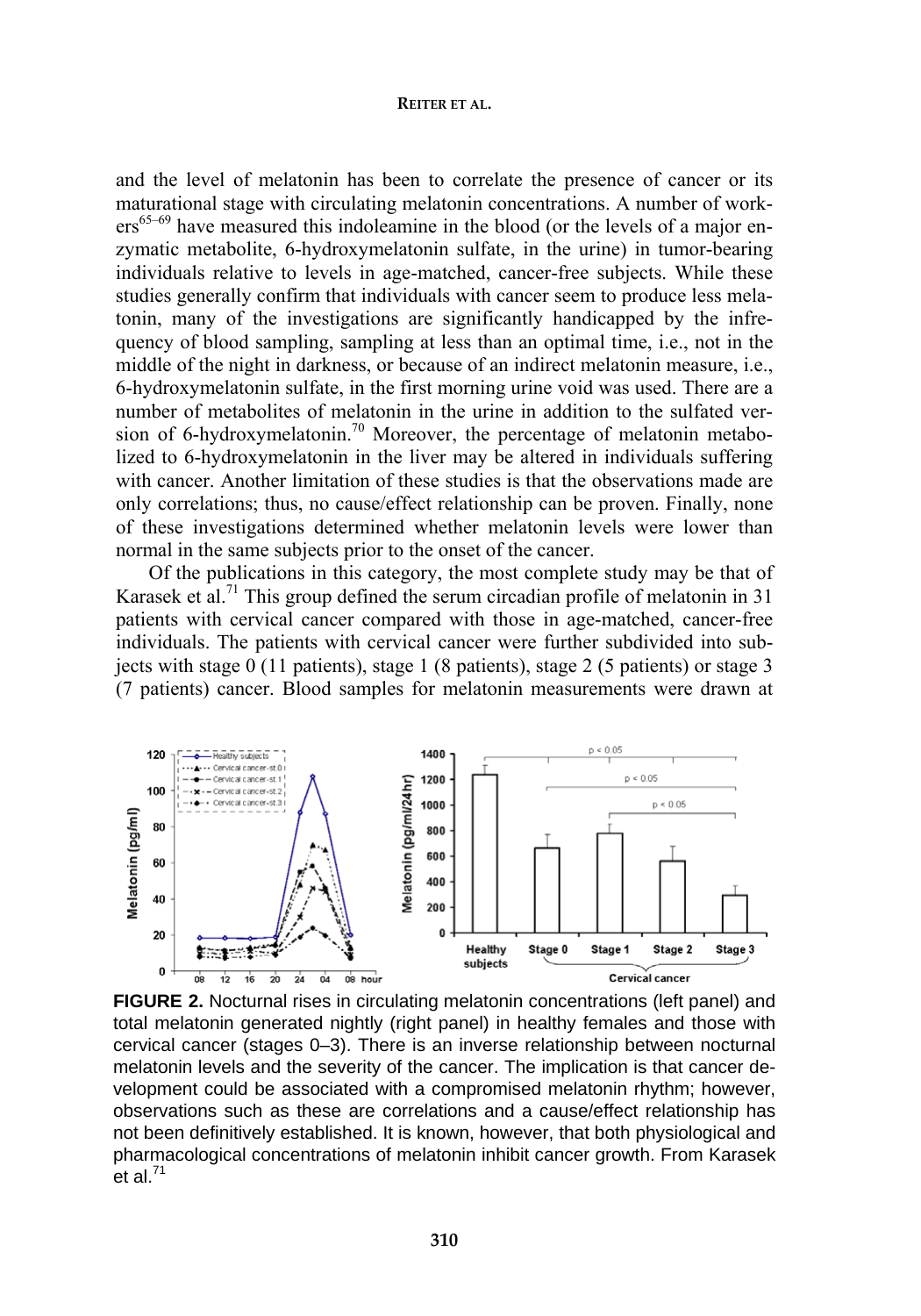several times over the light/dark cycle with three samples being collected in the critical period overlapping the middle of the night (12.00; 2:00 A.M.; 4:00 A.M.). The results indicate there is an association between the stage of cervical cancer and circulating melatonin concentrations; thus, melatonin levels progressively decreased with increasing stage of cancer (Fig. 2).

This study, however, suffers from the same limitations of the others with at least three interpretations of the findings being possible: a relative melatonin deficiency increases the cancer risk; the presence of cancer inhibits melatonin production/secretion; or the observations are only coincidentally correlated and not directly related.

# **IV. EXPERIMENTAL FINDINGS**

There are now a substantial number of experimental animal studies supporting the idea that extended light periods or regularly shifting the daily intervals of light and darkness to simulate transmeridian travel promote cancer cell growth. In these studies, it is possible that the combined effects of the suppression of the endogenous oncostatic agent, melatonin, as well as dyssynchronization of circadian rhythms, i.e., chronodisruption, contributed to tumor cell proliferation.7,17,18

The most intriguing and relevant studies regarding biological clock disruption due to simulated chronic experimental jet lag and cancer cell growth are those of Filipski et al.<sup>72,73</sup> In these investigations, mice were injected with Glasgow osteosarcoma cells and thereafter maintained either in a stable light/dark cycle of 12/12 (in hours) or they were kept under a 12/12 cycle that was phase advanced by eight hours every two days. This eight-hour phase advance is roughly equivalent to flying easterly from the mid–United States to Europe. The repeatedly phase-advanced mice, like humans under similar conditions, would experience the physiological disruption referred to as jet lag. Compared to mice maintained under a stable light/dark cycle (such as individuals who remain in the United States), the osteosarcoma tumors in the "jet lagged" mice proliferated at a significantly more rapid rate. Furthermore, when the investigators examined the neural biological clock for the expected rhythms in "clock" gene expression, they were found to be suppressed in mice subjected to repeated phase advances; conversely, the "clock" gene rhythms persisted in mice under a stable light/dark cycle. The suppression of the rhythmic nature of the biological clock and the associated severe chronodisruption that negatively impacts the physiology of many organs likely enhanced the osteosarcoma cell growth that was observed. The findings are consistent with the observations that the loss of biological rhythmicity in mice that occurs as a consequence of the electrolytic destruction of the circadian clock also leads to an enhanced growth of tumors.<sup>74</sup>

That repeated phase advances are severely disruptive to the physiology of organisms is supported by the recent observations of Davidson and colleagues.<sup>75</sup>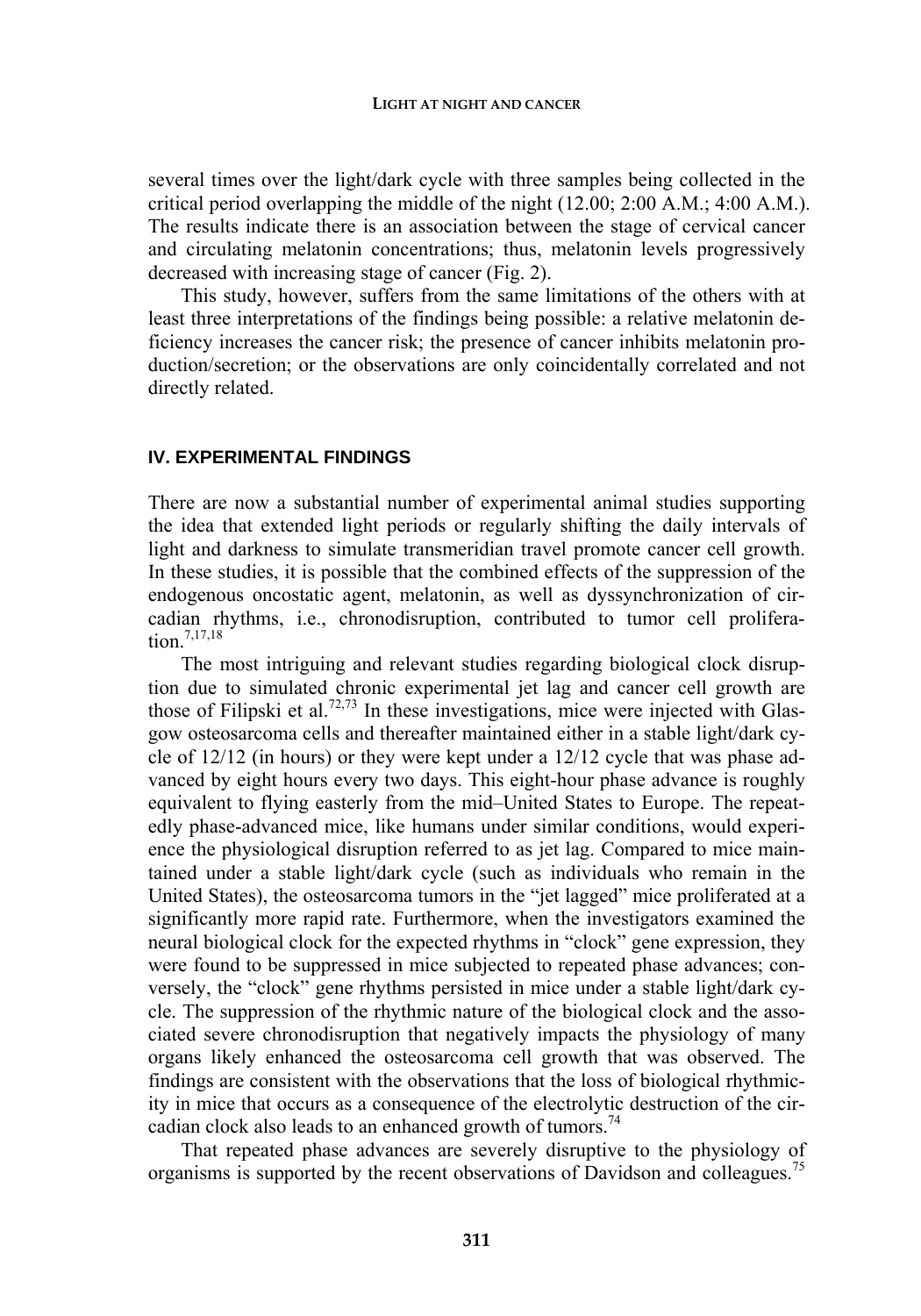They found that subjecting old (27–31 months) C57BL/6 mice to chronic jet lag by repeatedly phase advancing their photoperiodic cycle (six hours every seven days) led to the premature death of mice compared to the survival of animals in a regular 12/12 light/dark environment. The survival of the mice, however, was not compromised if they were phase delayed by six hours every seven days. This latter observation was not unexpected given that the biological clock typically has an endogenous rhythm that exceeds 24 hours and, therefore, the chronodisruption and the subjective feeling of jet lag is commonly less severe when crossing numerous time zones in a westerly direction, such as occurred in those animals that were phase delayed. While the study of Davidson et al.<sup>75</sup> does not relate directly to cancer incidence, the results illustrate the marked metabolic disturbances that must occur during frequent phase advances of the biological clock, i.e., induced by easterly directed jet lag.

In neither the studies of Filipski et al.<sup>72,73</sup> nor in that of Davidson and colleagues<sup>75</sup> were the melatonin rhythm disturbances measured. Considering what is known about the SCN regulation of the circadian melatonin production and secretion rhythm, this cycle was surely inhibited by the repeatedly altered light/dark cycles imposed. Thus, while chronodisruption no doubt contributed to the faster than normal cancer growth as well as to premature death of mice,  $\frac{7}{6}$  the loss of a significant amount of melatonin also very likely predisposed the animals to accelerated cancer cell proliferation and earlier than normal death.<sup>77</sup>

A seminal report was published in  $1997^{78}$  that illustrates the harmful effects of either totally depriving animals of darkness or contaminating the daily interval of darkness with low-intensity light on tumor growth and metabolism. Although an early study had shown that manipulation of the light/dark cycle changed the mammary tumor response in rats treated with 9,10-dimethyl-1,2-benzanthracene, $79$  the article of Dauchy et al.<sup>78</sup> is especially noteworthy because in this case tumor-bearing rats were either exposed to constant light or to a 12/12 light/dark cycle with the dark portion of the cycle merely being contaminated with dim light (of different intensities). Prior to these photoperiodic environments, the rats had received subcutaneous implants of Morris hepatoma 7288CTC cells. The control rats in this study received cancer implants and were exposed to a 12/12 light/dark cycle where darkness was not contaminated with light. These findings may have implications for people in urban areas where at least low-intensity light contamination of darkness is essentially universal.

The results of this investigation uncovered several predictable relationships. First, constant light exposure caused the earliest and most rapid development of palpable tumors, followed by the darkness-contaminated environment, and, finally, the rats kept in the carefully regulated light/dark cycle were the last to exhibit measurable tumors. Likewise, the rate of growth of the tumors was in direct proportion to the intensity of light contamination during the 12-hour dark period. The differences in tumor growth also were reflected in the fatty acid metabolism of the tumors. The utilization of linoleic acid, a growth factor for Morris hepa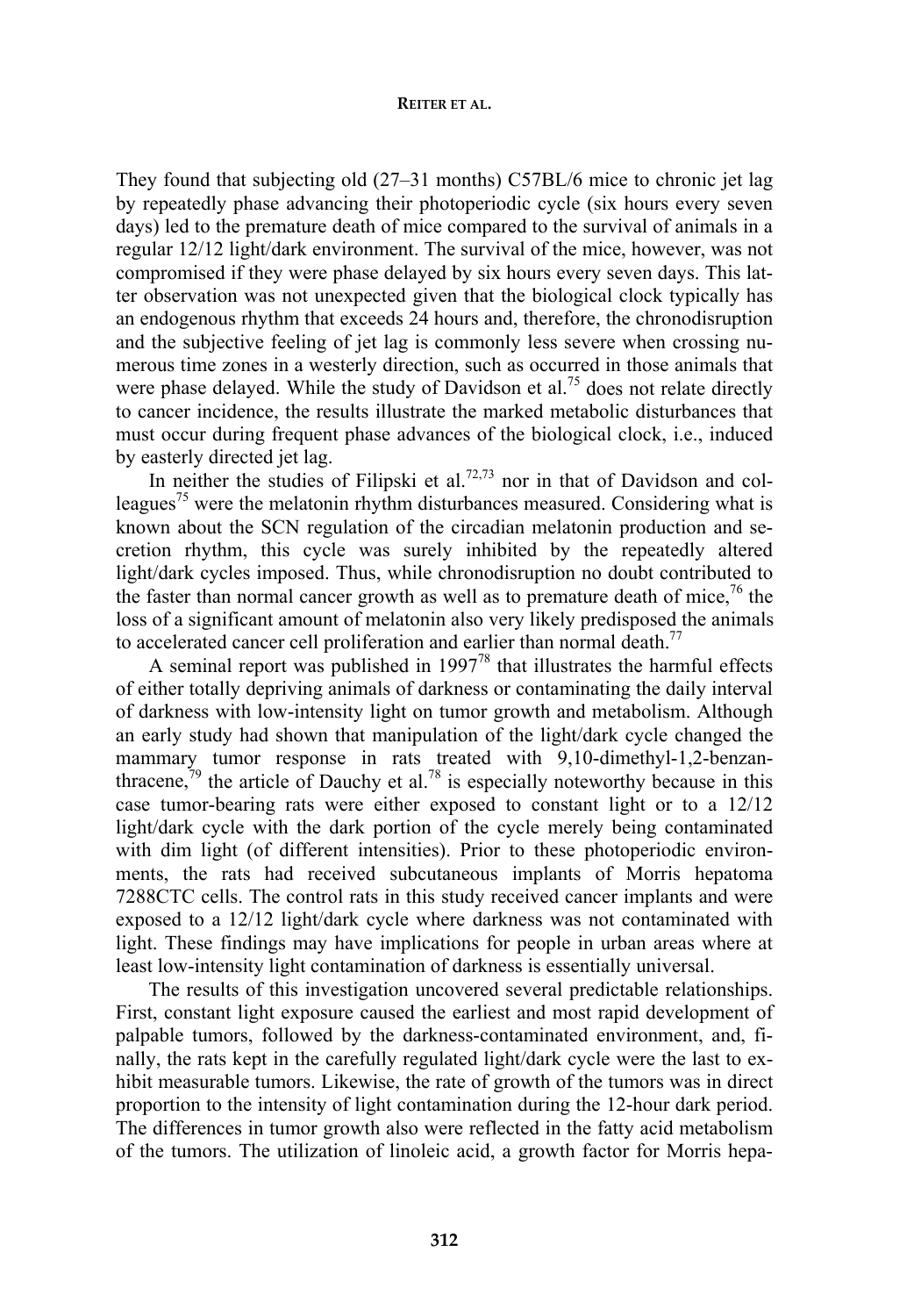toma cells, as well as the intracellular production of 13-hydroxyoctadecadianoic acid (13-HODE), which induces transcription factors that stimulate cell proliferation were highly elevated in the tumors of rats kept under constant light with 13- HODE production still being well above control levels in cancers of rats kept on a light/dark cycle where darkness was contaminated with low-intensity light (Fig. 3). Furthermore, the growth and other metabolic aspects of the tumors were inversely related to the nighttime melatonin concentrations.

Collectively, the endpoints of this study argue strongly that prolonged daily light exposure, as occurs in individuals working the night shift, may exaggerate



**FIGURE 3.** Linoleic acid uptake and its conversion to 13-hydroxy-octadecadianoic acid (13-HODE) in Morris heptoma cells growing in rats that were kept either under a light/dark cycle of 12/12, in a light/dark cycle of 12/12 where the dark period was contaminated by low-intensity light or continuous light (light/dark 24/0). Linoleic acid is a potent growth factor for these tumors and 13- HODE induces the expression of genes that stimulate tumor growth. When darkness was contaminated with light, endogenous nocturnal levels of melatonin were markedly suppressed, indicating the more rapid metabolism of the tumors in these animals was a likely consequence of the relatively melatonin deficient state. From Dauchy et al.<sup>78</sup>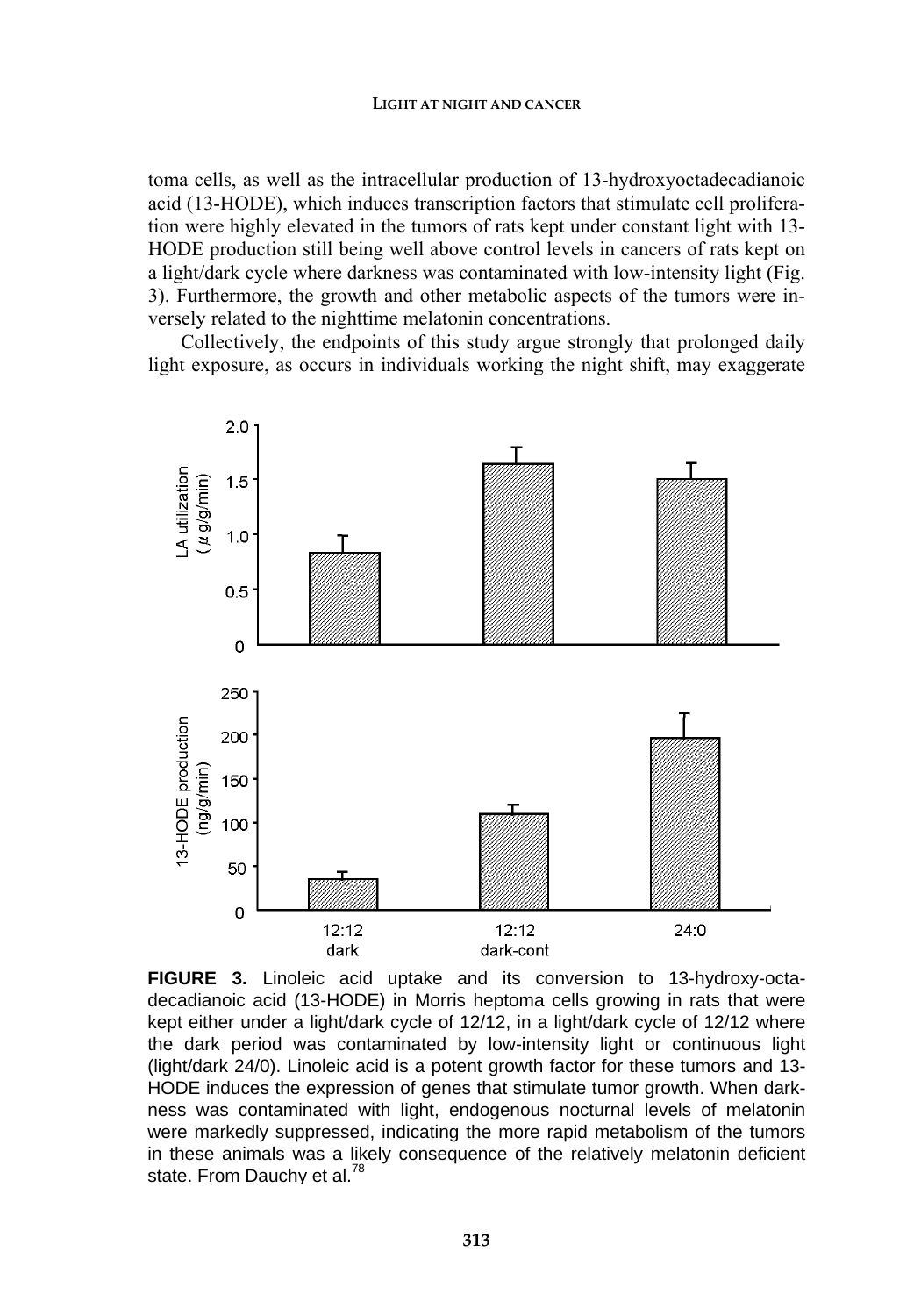tumor growth in humans and, furthermore, dim light at night may also be consequential in accelerating cancer progression.<sup>78</sup> Finally, the hastened proliferation and elevated fatty acid metabolism of tumors are likely related to the depressed melatonin rise as a result of light at night since other studies have shown that these changes can be reversed by melatonin administration.

Cos and coworkers<sup>80</sup> essentially confirmed the findings of Dauchy et al.<sup>78</sup> when they measured the growth of dimethylbenzanthracene-induced mammary tumors in rats. Animals kept under dim light (as opposed to darkness) during the daily nighttime period exhibited significantly more rapid tumor growth rates than those in animals maintained under a 12/12 light/dark cycle. The accelerated growth of tumors in the dim light–exposed rats again correlated with reduced melatonin synthesis, as evidenced by the lower excretion of 6-hydroxymelatonin sulfate in the urine. 6-Hydroxymelatonin sulfate is a major enzymatic metabolite of melatonin that is frequently used as an indirect index of the total amount of melatonin produced nightly. $81$ 

Perhaps the most compelling evidence that reduced circulating levels of melatonin due to nocturnal light exposure stimulates the growth and metabolic activity of tumor xenografts growing in immunocompromized animals comes from the observations of Blask et al.<sup>82</sup> When implanted human breast cancer or rat hepatoma tumors were perfused with daytime blood from adult women (melatonin concentration of roughly 15 mg/ml), cell proliferation  $(^{3}H$ -thymidine incorporation), cAMP levels, and lenoleic acid uptake and its metabolism to 13- HODE proceeded unabated. In contrast, when blood was collected from the same group of women at night (melatonin concentration of roughly 53 pg/ml) and perfused into the xenografts, the proliferation of the cells and their high metabolic activity were thwarted. However, when the same women were exposed to light at night to reduce their circulating melatonin levels (melatonin concentrations were roughly 28 pg/ml), their blood was incapable of suppressing any aspect of either human breast cancer or rat hepatoma cells. Clearly, the physiological nocturnal levels of melatonin in the human are sufficient to interfere with the growth and metabolic activity of cancer cells. Moreover, when nighttime blood melatonin concentrations are reduced, even if the reduction is only partial, they may be ineffective in limiting tumor growth. These findings not only have implications for the misuse of light and light pollution, but also for humans who have a genetically determined hypomelatoninemia and in the aged where endogenous melatonin synthesis normally wanes and circulating melatonin concentrations drop.<sup>83</sup>

# **V. MECHANISMS AND PERSPECTIVE**

A recent meta-analysis of many of the clinical trials that used melatonin as a sole or adjuvant treatment for cancer supports the use of this agent as a therapy.<sup>84</sup> The authors of this survey particularly mentioned that the reduction in death, the inhibition of tumor growth, the minimal adverse effects, and the low cost of mela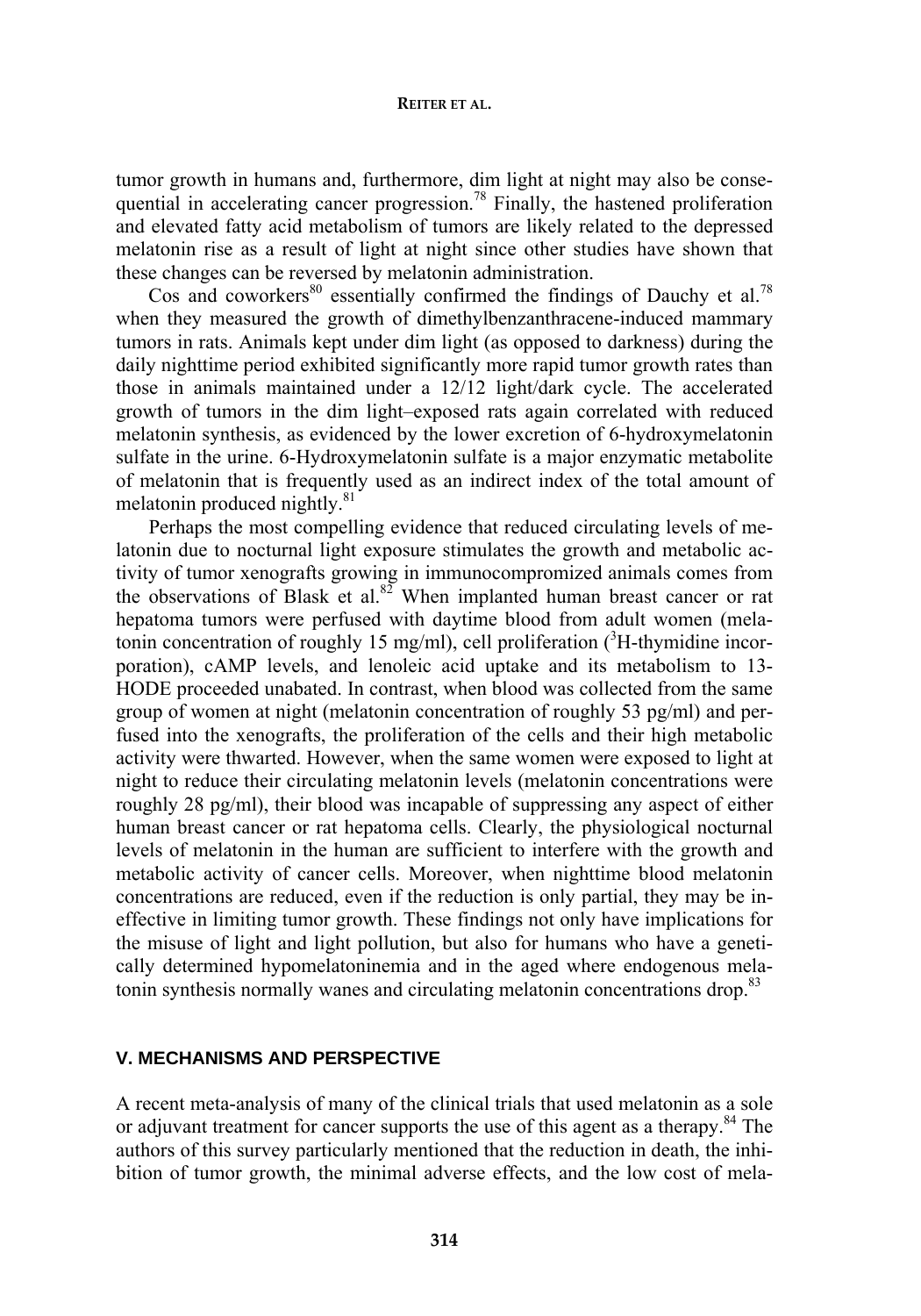tonin suggest the indoleamine has significant potential for treating cancer. A corollary of this is that light pollution, due to its ability to restrain melatonin production, likely exaggerates cancer frequency just as the epidemiological and experimental findings discussed above reported. Thus, light at night should be classified a potential environmental carcinogen.

The plethora of mechanisms that melatonin seems to have at its disposal to limit cancer initiation, promotion, and progression is unexpectedly broad (Fig. 4).41–45,82,85–99 Whether each of these reported courses of action are independent processes or whether they are linked into a single complex inhibitory cascade has not been satisfactorily established. Whereas it is not the purpose of this review to discuss in detail each of these mechanisms, a few with the largest amount of experimental backing will be mentioned.

Inhibition of cancer initiation by melatonin is most likely achieved by its ability to prevent an early step in the process. Due to the potent free radical scavenging activities of melatonin and its metabolites,<sup>100–104</sup> DNA is protected from damage due to toxins, radiation, heavy metals, etc.<sup>105–110</sup> Given that in excess of 50% of all cancers may be a consequence of free radical damaged DNA that goes unrepaired, $111$  melatonin due to its marked protective effects at the level of the genome, could be a major process that accounts for its ability to reduce oncogenesis.

Numerous in vitro and in vivo experimental studies in animals have unequivocally documented the oncostatic actions of melatonin. This action is ac-



**FIGURE 4.** Some of the proposed actions by which melatonin either reduces cancer initiation or progression. Many of the actions overlap and the effects on cancer cells may be cell-type specific. These data have come from both in vivo and in vitro experiments. The published literature can be consulted for the details on these processes. $89-99$  Some of the effects of melatonin in inhibiting cancer are indirect, e.g., via immunomodulatory effects, while others are direct, e.g., the free radical scavenging actions. Additionally, some of the actions may be receptor mediated while others are receptor independent.  $ER\alpha$  = estrogen receptor-alpha.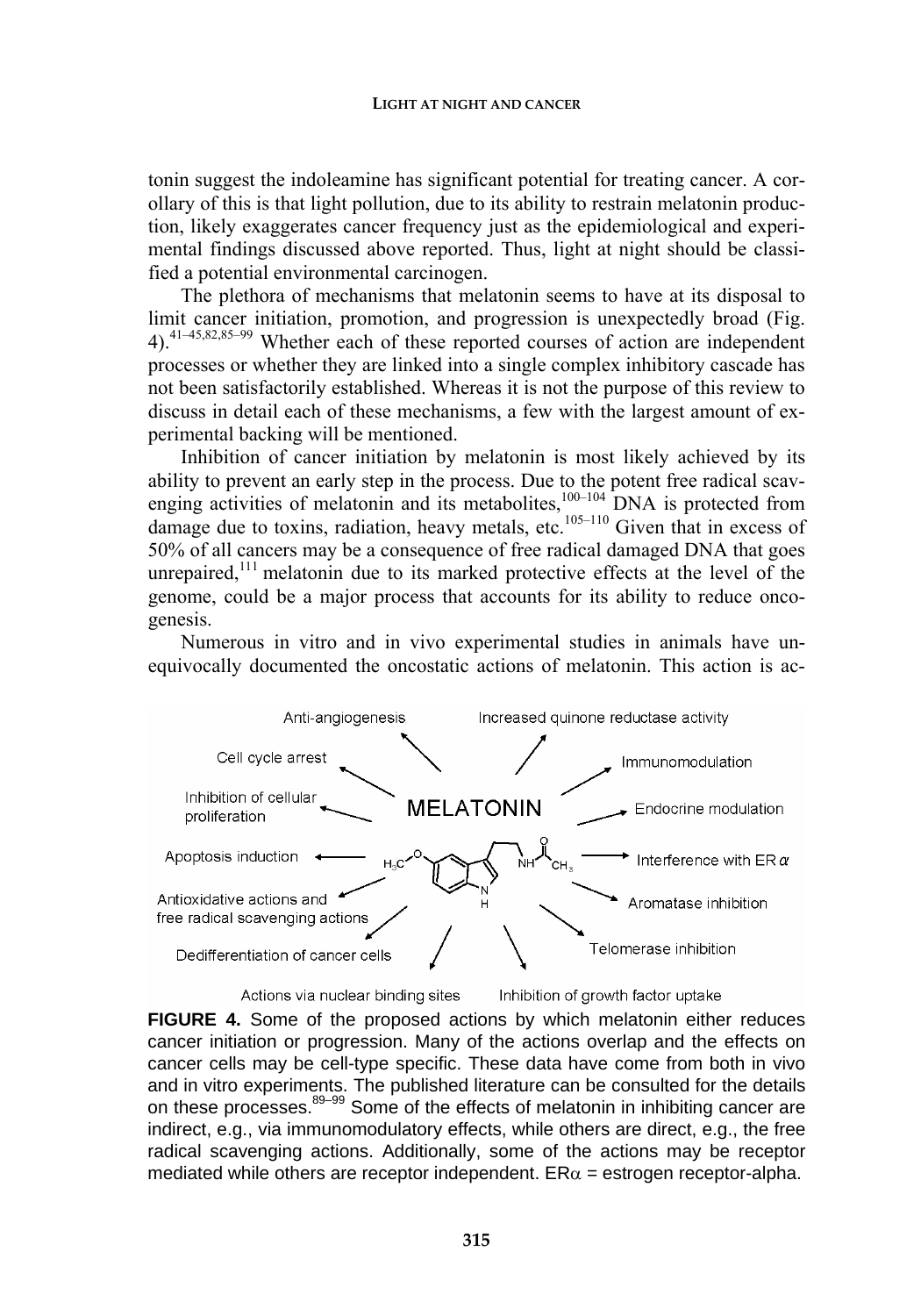complished by both physiological levels and pharmacological concentrations/doses of the indoleamine. Any suppression of total endogenous nocturnal melatonin production—e.g., by contamination of the daily dark period with artificial light (Fig. 5), a reduction in the duration of the daily dark period (as in individuals who have short daily periods of sleep), use of drugs such as βadrenergic receptor blockers, or advanced age—would be predicted to exaggerate both cancer initiation and cancer cell growth.45,83,113,114

Moreover, given that melatonin and its metabolites are ubiquitously acting free radical scavengers,  $98-104,115$  other diseases that have oxidative damage as a basis may also be elevated in individuals exposed to an unduly large amount of inappropriately timed light over prolonged periods.<sup>116–121</sup> This is a conclusion also drawn by the National Cancer Institute committee that was convened to evaluate the literature related to excessive light exposure and tumor biology; thus, in addition to cancer, they cautioned that other diseases may become more common or be aggravated by excessive light exposure.<sup>31</sup> Of particular interest in this regard are neurodegenerative diseases since they have a free radical component.

Melatonin's primary means of indirectly influencing neoplastic growth may involve its ability to modulate the immune system and/or endocrine functions. In relation to the former, a number of cytokines are considered to be potential cancer immunotherapeutic agents. At the current time, interleukin-2 (IL-2), IL-4, IL-12, IL-24, interferon gamma (IFN- $\gamma$ ), granulocyte-monocyte colony stimulating factor, and tumor necrosis factor-alpha (TNF- $\alpha$ ) are being investigated as cancer therapies.<sup>87,88</sup> Melatonin enhances IL-2 and IFN-  $\gamma$  levels.<sup>91</sup> Lissoni et al.<sup>85</sup> used concomitantly administered melatonin and IL-2, and found that this combination amplified the lymphocytic response associated with the antitumoral efficiency of IL-2. Moreover, the concurrent administration of melatonin and IL-2/IL-12 not only enhances the lymphocytosis induced by the interleukins, but also limits the toxicity of these cytokines by reducing the associated thrombocytopenia. The toxicity of another anticancer cytokine, TNF-α, may also be reduced by melatonin $122$ 

One means that tumors use to evade the immune system is to suppress the Th1 response–mediated cellular immunity against cancer cells, thereby promoting the Th2 response.<sup>123</sup> Melatonin may effectively counteract the Th2 effect, since it increases IL-12 production by monocytes driving T-cell differentiation toward the Th1 phenotype and increasing IFN- $\gamma$  production<sup>124</sup> while neutralizing prostaglandin E2 inhibitory actions on IL-2 levels.<sup>125</sup>

The endocrine effects of melatonin may also be an indirect means by which melatonin influences cancer. When light at night was first proposed to influence the likelihood of cancer frequency, it was theorized that the reduction of melatonin may be associated with increased estrogen levels, which, in turn, would enhance estrogen-dependent cancer cell growth.<sup>126</sup> This could be achieved intracellularly by a stimulation of the activity of aromatase, an enzyme that supports the biosynthesis of estrogen. Aromatase is abundant in breast cancer cells.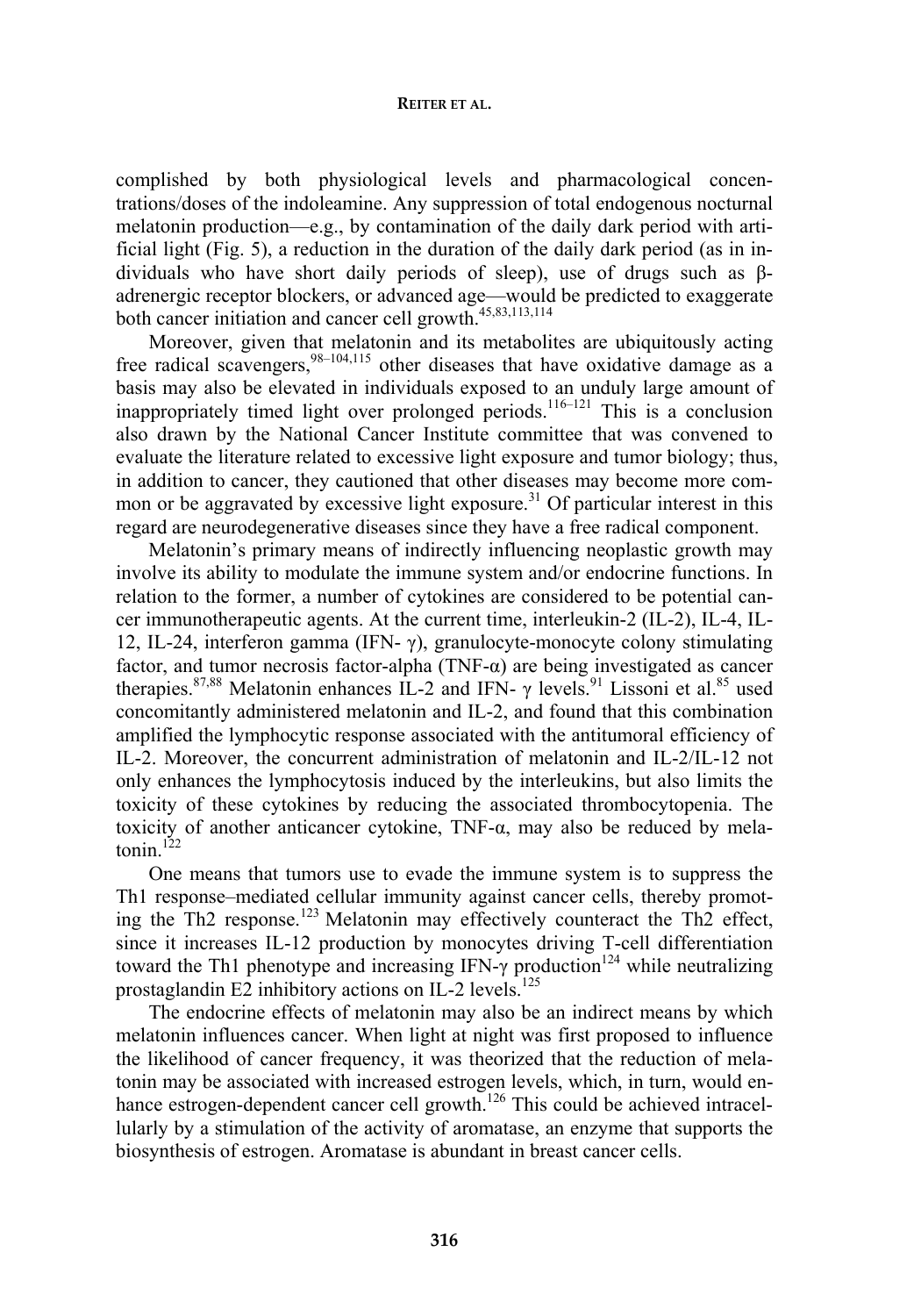

**FIGURE 5.** Suppression of blood melatonin levels in humans who, on different nights, were exposed to increasing white light intensities for one hour (from 12:00– 01:00 A.M.). Clearly, the brighter the light, the greater the suppression of circulating melatonin concentrations. Besides the brightness of the light, the wavelength (color) of light is also important in determining inhibition of nighttime melatonin levels. $^{112}$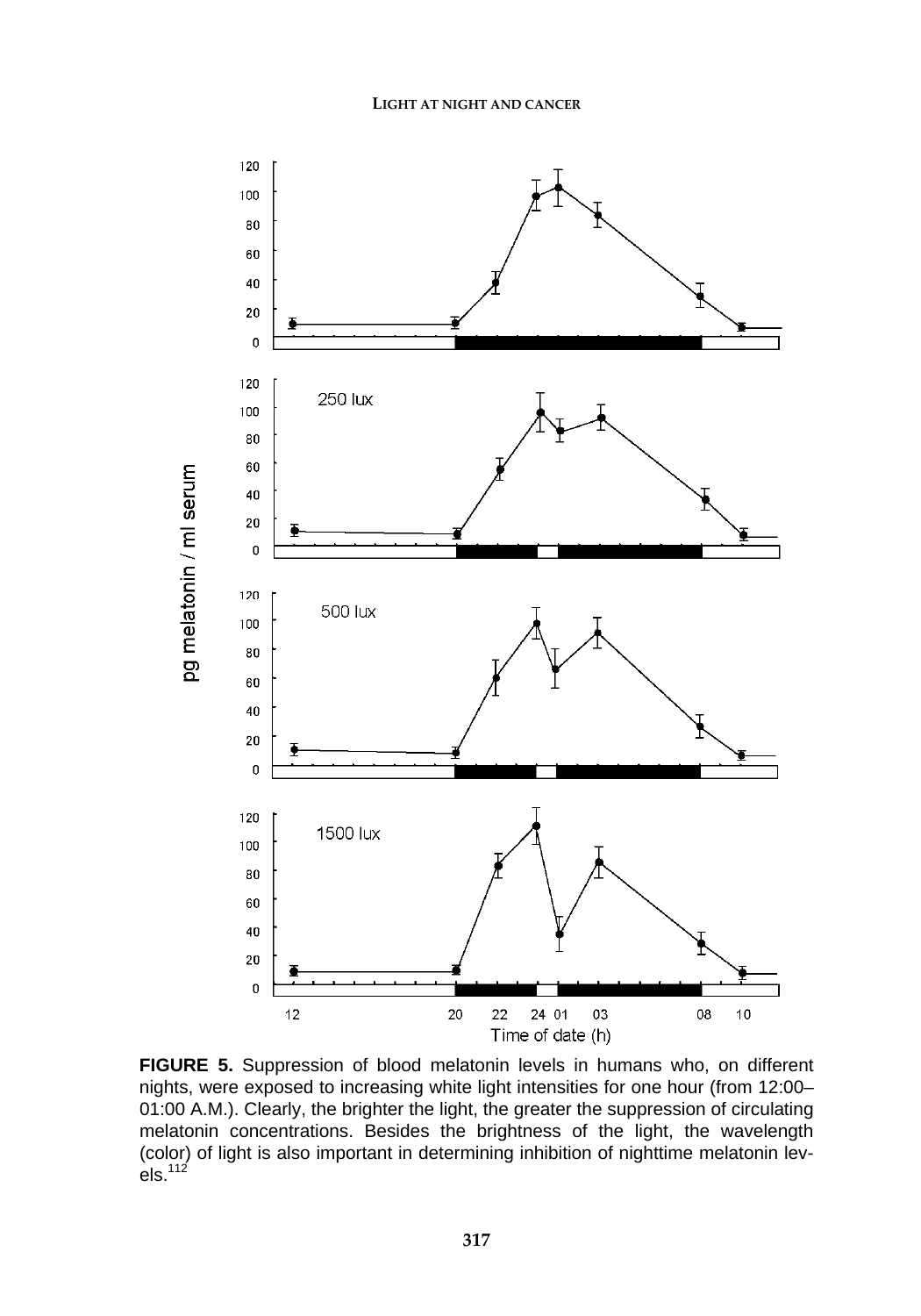Melatonin, at physiological concentrations, reduces aromatase activity and thereby inhibits estrogen production in MCF-7 estrogen-sensitive human breast cancer cells under basal conditions as well as when the enzyme is stimulated by cAMP.<sup>94</sup> Furthermore, melatonin downregulates aromatase expression at the transcriptional level. Thus, a deficiency in melatonin would be anticipated to elevate intracellular estrogen levels; this provides an indirect means by which lightdepressed melatonin levels could stimulate neoplastic growth.

While melatonin may suppress estrogen production via inhibition of aromatase,<sup>95</sup> the indoleamine may also influence downstream events that allow melatonin to retard estrogen-responsive tumor growth. Melatonin is a specific inhibitor of estradiol (E2)–induced estrogen receptor-alpha (ER $\alpha$ ) transcription while ERβ-dependent transactivation is unaffected.<sup>92</sup> This antiestrogen action of melatonin is theorized to be important in the oncostatic action of melatonin, especially with regard to steroid-dependent breast cancer.<sup>93,95</sup>

Both the immunomodulatory and the antiendocrine effects of melatonin as they relate to the inhibition of cancer are believed to be mediated by membrane receptors in the tumor cells that react to melatonin. Membrane melatonin receptors have been identified on a variety of cancer cells.<sup>96</sup> This information is not only germane to breast cancer but also to prostate cancer, which is likewise responsive to melatonin. $97$ 

As summarized in Figure 4, melatonin has a variety of direct effects on cells that may also be critical to its oncostatic actions. Some of these may rely on membrane receptors and/or nuclear binding sites for melatonin, while others may be melatonin receptor independent.<sup>94,127,128</sup> Certainly, these direct actions have the capability of playing fundamental and important roles in mediating cancer cell growth inhibition by melatonin. The ability of melatonin to reduce the uptake of the omega-6 fatty acid, linoleic acid, has been particularly well investigatively exploited as a means by which melatonin inhibits cancer cell proliferation. Linoleic acid is a growth factor for at least some cancer cells and its metabolic products activate genes that promote cellular proliferation.<sup>82,86,88</sup> Whereas some of the anticancer actions of melatonin, e.g., its antioxidative effects that reduce free radical–mediated damage to DNA, relate to reducing cancer initiation, others are concerned with promotion and progression of the growth of tumors. Thus, melatonin may also potentially reduce the likelihood of metastases since the progression of at least human breast cancer to the metastatic state relies on continued hydroxyl radical–mediated DNA damage.<sup>129</sup> Collectively, the observed oncostatic actions of melatonin mean that this endogenously produced indoleamine may offer protection against the six hallmarks of cancer as identified by Hanahan and Weinberg.<sup>130</sup> Namely, melatonin inhibits the self-sufficiency of growth signals, it elevates their sensitivity to growth-inhibitory signals, it prevents cancer cells from evading apoptosis (in fact, it induces cancer cells to undergo apop $t$ osis<sup>44</sup>), and it limits the replicative potential of cancer cells while reducing persistent angiogenesis, tissue invasion, and metastatic potential.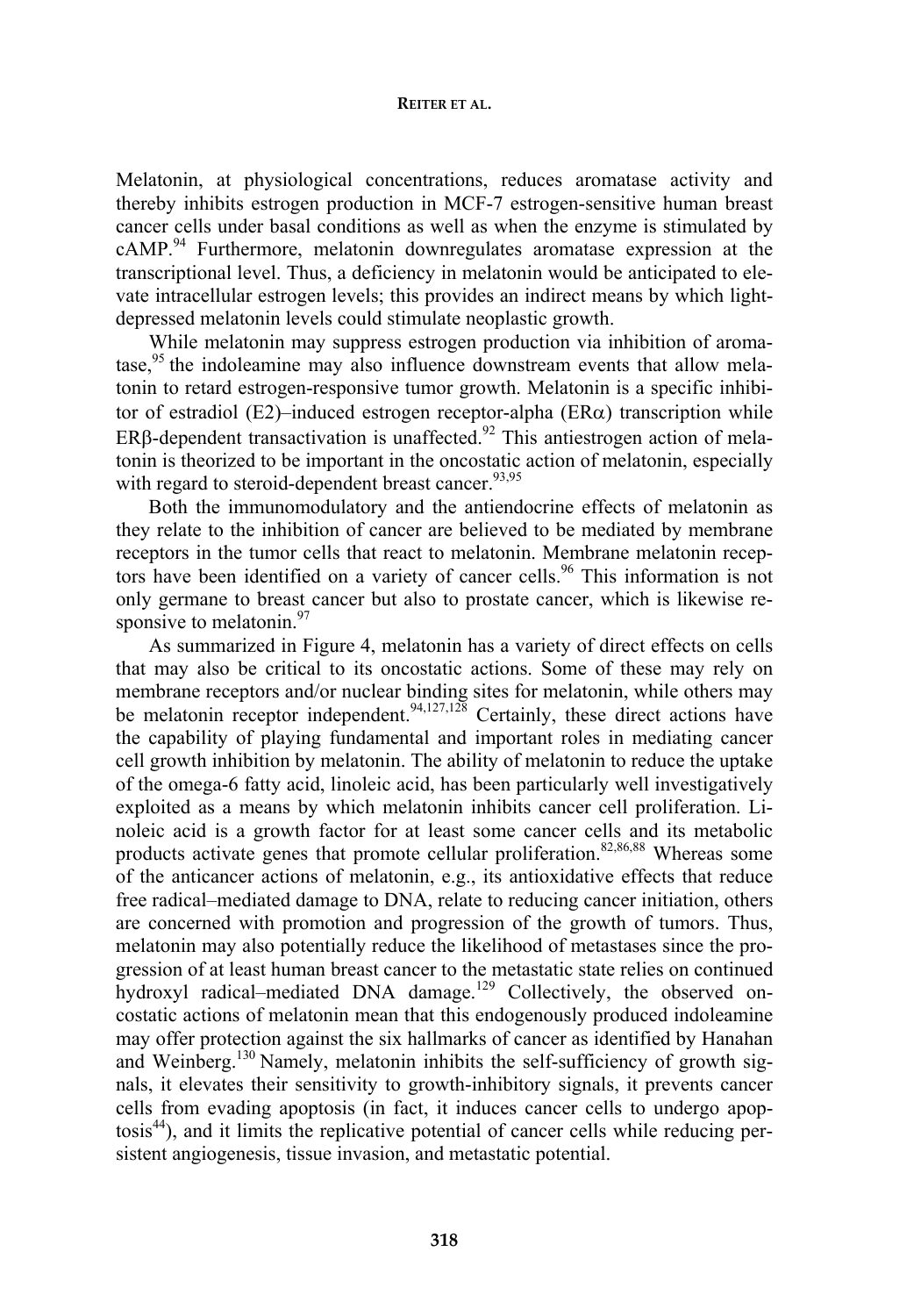That melatonin could act at either the level of specific receptors in the cell membrane or via cytosolic or nuclear binding sites is supported by the observation that melatonin readily enters cancer cells. Conventionally, due to its high lipid solubility, melatonin was considered to merely passively diffuse into cells. Hevia et al.,<sup>131</sup> however, have provided data showing that both androgendependent LNCap as well as androgen-independent PC-3 cultured prostate cancer cells actively take up melatonin with maximal intracellular levels being achieved in both the cytosol and nucleus within six hours after melatonin addition to the incubation medium. Inhibition of protein or RNA synthesis significantly reduced melatonin uptake as did binding of melatonin to bovine serum albumin. Given the rapid transport of melatonin into cells generally and specifically by at least some cancer cells, it is clear that the ability of melatonin to resist cell proliferation could be executed at many intracellular levels.<sup>94</sup>

If interference with and suppression of the endogenous melatonin rhythm is not a contributing factor to tumor progression in individuals chronically exposed to excessive light, the mechanisms whereby chronodisruption per se may initiate and/or propagate cancer cell growth is much less clear. Perhaps alterations in numerous circadian rhythms at both the organismal and cellular levels translate into a generalized metabolic imbalance that leads to an exaggerated proliferation of cancer cells. Presumably, the feeling of malaise, fatigue, and listlessness, as manifested in jet lag, are reflections of these repetitively disrupted circadian rhythms. How the chronodisrupted metabolic activity, however, would be actually translated into accelerated tumor growth remains to be unraveled. At this time, the most biologically plausible explanation for the elevated cancer risk in individuals either chronically exposed to light at night or to repeated chronodisruption is an inhibition of the endogenous cancer-inhibiting molecule, melatonin.

For decades, melatonin has been used to overcome the signs of jet lag, i.e., one of the manifestations of chronodisruption.132 Melatonin's benefit in this case is believed to be due to its improvement and/or synchronization of a multitude of circadian rhythms at the cellular level. If the generalized chronodisruption of circadian cycles accounts, even in part, for the increased cancer risk in individuals chronically exposed to light at night, then it would seem prudent to avoid light after darkness onset where possible, particularly after going to sleep at night. Moreover, the use of melatonin to synchronize 24-hour rhythms may also be considered to reduce the likelihood of cancer in these subjects.

# **VI. CONCLUDING REMARKS**

There is increasing epidemiological and experimental evidence that light at night has the capability of elevating cancer risk. This rise could be a result of a generalized disruption of circadian rhythms and/or a suppression of melatonin. It seems possible that both these elements are contributory to cancer initiation or progression.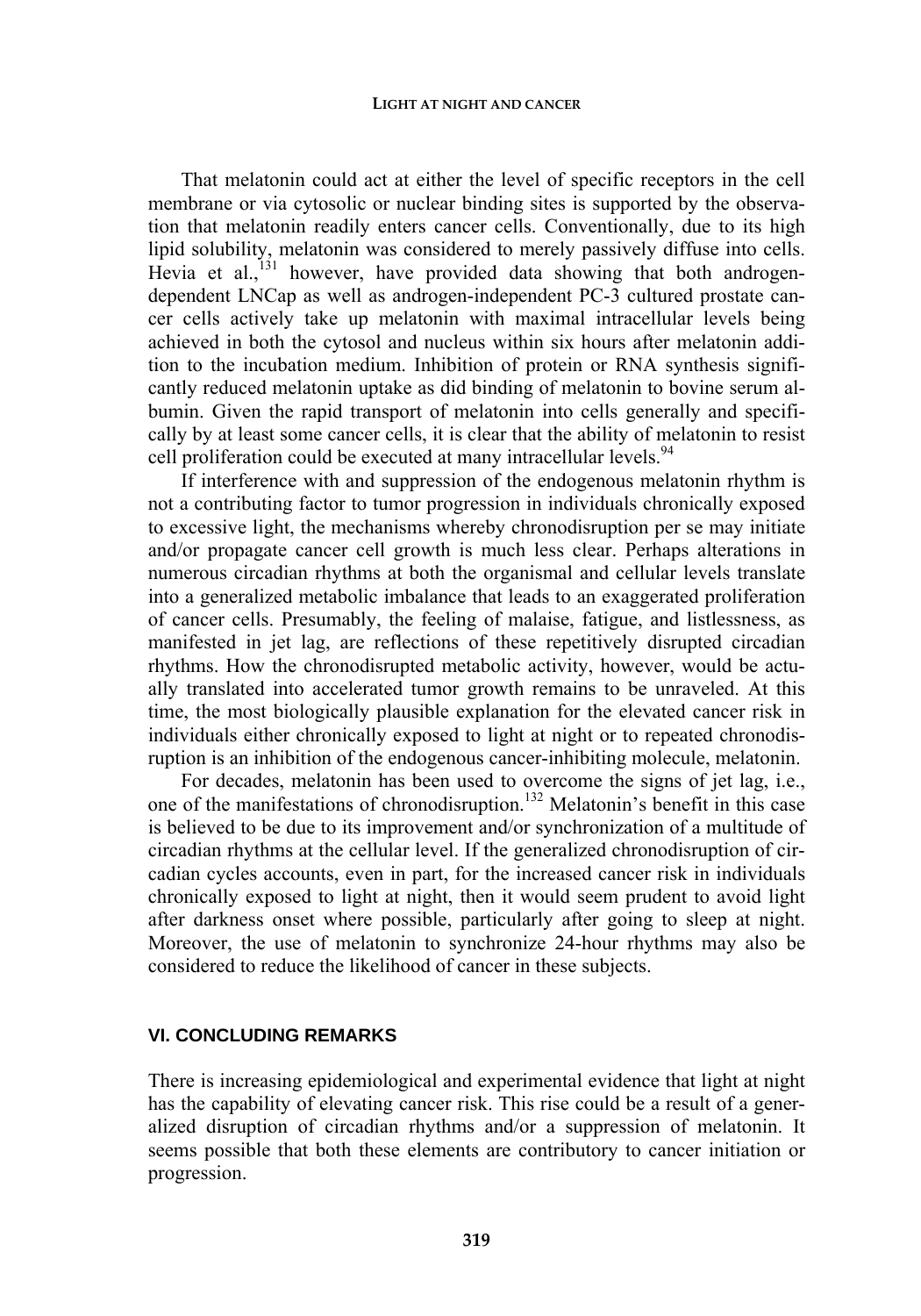There is no doubt that light exposure after darkness onset is a major feature determining the amount of melatonin produced each night by the human pineal gland. Furthermore, light at night and/or light pollution are becoming progressively more ubiquitous as the use of electricity and artificial light sources proliferate. Thus, true darkness is disappearing. Certainly, light exposure at inappropriate times, i.e., light at night, inhibits melatonin production and, as a consequence, additional metabolic disturbances seem highly likely.

Melatonin is a documented endogenous oncostatic agent while light pollution, which suppresses melatonin, seems to be associated with a rise in the risk for developing at least certain types of cancer. The mechanisms whereby melatonin stymies cancers are reported to be numerous and varied. If the rise in cancer risk seen in individuals performing night work or being repeatedly subjected to environmental time changes is not related to alterations in melatonin but rather to dysynchronization of circadian rhythms, then the mechanisms by which chronodisruption mediates a rise in cancer are less clear.

Given that exogenously administered melatonin has proven an effective treatment to alleviate short-term symptoms of chronodisruption and to inhibit cancer in numerous experiments, its use by individuals deficient in endogenous melatonin for any reason would seem conceivable or judicious. Melatonin has uncommonly low acute and chronic toxicities, has an extremely wide safety margin in terms of dose, can be administered via any of several routes including orally, is synthesized in a pharmaceutically pure form, and is inexpensive. Ultimately, melatonin should be comprehensively tested for its ability to reduce cancer risk in select populations who, because of their lifestyles, have a compromised melatonin rhythm or who are chronically dyssynchronized.

## **ACKNOWLEDGMENT**

Some of the work related to light at night, melatonin, and cancer was supported by a grant from the Children with Leukaemia Foundation, London, England.

# **REFERENCES**

- 1. American Cancer Society Board of Directors. ACS challenge goals for U.S. cancer mortality for the year 2015. Proceedings of the Board of Directors, Atlanta: American Cancer Society;1996.
- 2. Sedjo RL, Byers T, Barrera E Jr, Cohen C, Fontham ET, Newman LA, Runowicz CD, Thorson AG, Thun MJ, et al. A midpoint assessment of the American Cancer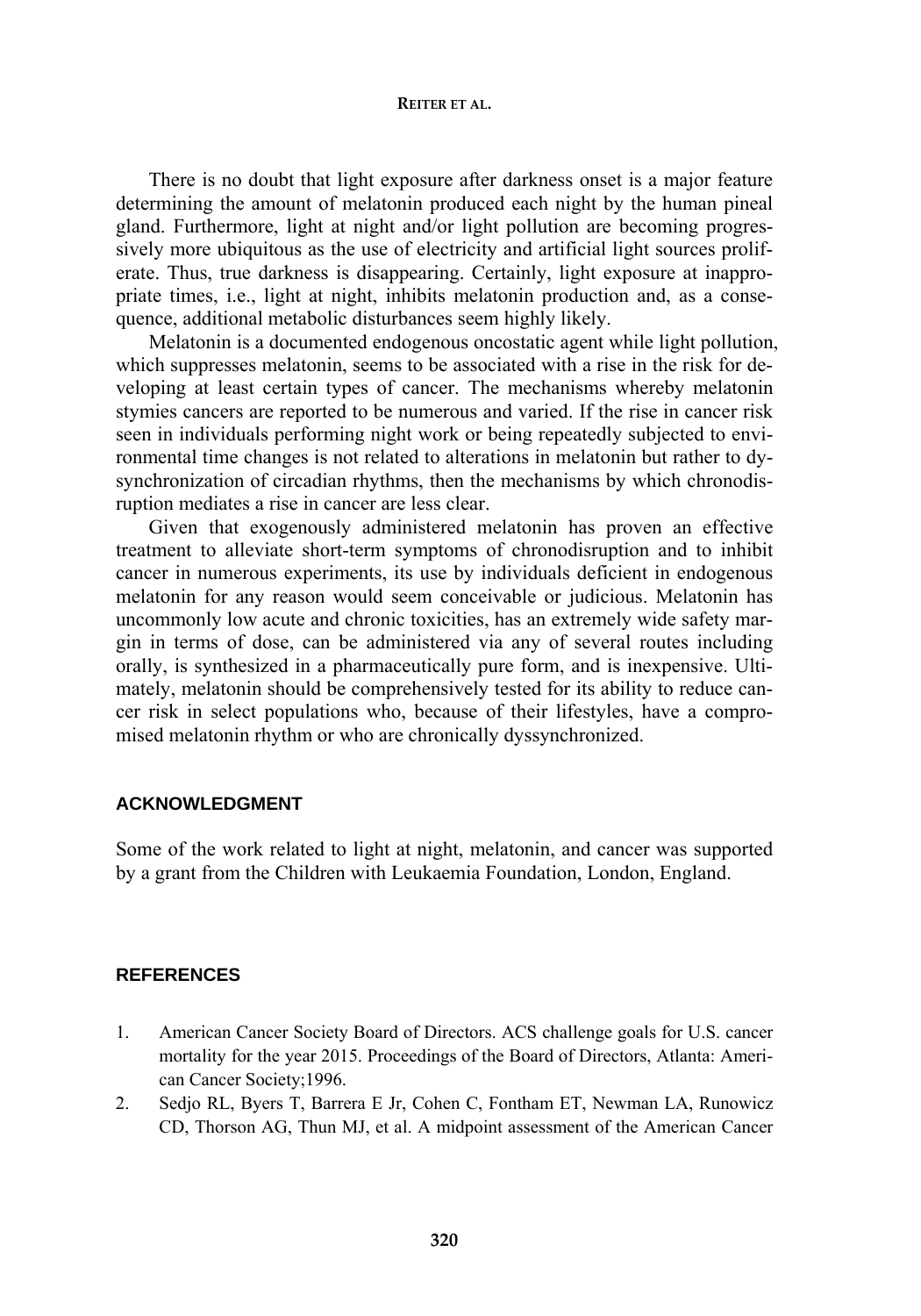## **LIGHT AT NIGHT AND CANCER**

Society challenge goal to decrease cancer incidence by 25% between 1992 and 2015. CA Cancer J Clin. 2007;57:326–40.

- 3. Whelan EM, Ross GL, Stimola AN (Editors). American's war on "carcinogens". New York: American Council on Science and Health; 2005, 177 pp.
- 4. Erren TC, Piekarski C (Editors). Light, endocrine systems andcancer. Neuroendocrinol Lett. 2002;23 Suppl 2:1–104.
- 5. Stevens RG. Lighting during the day and night: possible impact on risk of breast cancer. Neuroendocrinol Lett. 2002;23 Suppl 2:57–60.
- 6. Poole C. The darkness at the end of the tunnel: summary and evaluation of the International Symposium on Light, Endocrine Systems and Cancer. Neuroendocrinol Lett. 2002;23 Suppl 271–8.
- 7. Erren TC, Pape HG, Reiter RJ, Piekarski C. Chronodisruption and cancer. Naturwissenschaften. 2008; in press.
- 8. Lewy AJ, Wehr TA, Goodwin FK, Newsome DA, Markey SP. Light suppresses melatonin secretion in humans. Science. 1980;210:1267–9.
- 9. Brainard GC, Lewy AJ, Menaker M, Frederickson RH, et al. Dose-response relationship between light irradiance and the suppression of melatonin in human volunteers. Brain Res. 1988;454:213–8.
- 10. McIntyre IM, Norman TR, Burrows GD, Armstrong SM. Human melatonin suppression by light is intensity dependent. J Pineal Res. 1989;6:149–56.
- 11. Mc Intyre IM, Norman TR, Burrows GD, Armstrong SM. Quantal melatonin suppression by exposure to low intensity light in man. Life Sci. 1989;45:327–32.
- 12. Kerenyi NA, Pandula E, Feuer G. Why the incidence of cancer is increasingly: the role of "light pollution". Med Hypotheses. 1990;33:75–8.
- 13. Lynge E, Thygesen L. Occupational cancer in Denmark: cancer incidence in the 1970 census population. Scand J Work Environ Health. 1990;16 Suppl 2:1–35.
- 14. Sankila R, Karjalainen S, Laara E, Pukkala E, Oksanen H, Hakulain T, Teppo L Hakama M. Cancer risk among health care personnel in Finland, 1971-1980. Scand J Work Environ Health. 1990;16:252–7.
- 15. Gunnarsdottir H, Rafnsson V. Cancer incidence among Icelandic nurses. J Occup Environ Med. 1995;37:307–12.
- 16. Rix BA, Lange E. Cancer incidence in Danish health care workers. Scand J Soc Med. 1996;24:114–20.
- 17. Erren TC, Reiter RJ, Piekarski C. Light, timing of biological rhythms, and chronodisruption in man. Naturwissenschaften. 2003;90:485–94.
- 18. Stevens RG. Circadian disruption and breast cancer: from melatonin to clock genes. Epidemiology. 2005;18:254–8.
- 19. Reuss S. The clock in the brain: anatomy of the mammalian circadian timing system. Endokrinologie. 2003;6:9–48.
- 20. Brainard GC, Hanifin JP, Rollag MD, Greeson JM, Byrne B, Glickman G, Gerner E, Sanford B. Human melatonin regulation is not mediated by the three cone photopic visual system. J Clin Endocrinol Metab. 2001;86:433–6.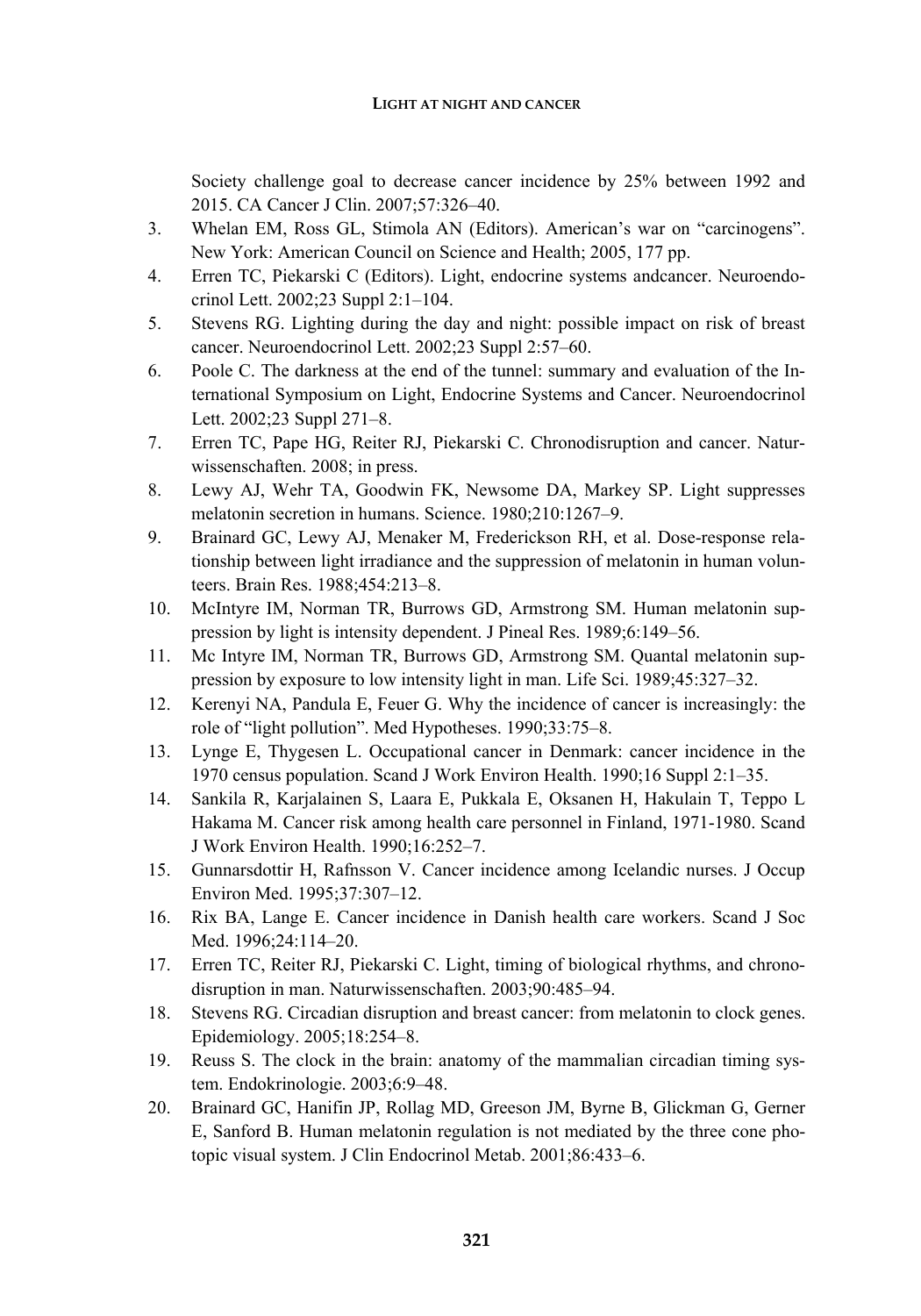- 21. Jasser SA, Hanifin JP, Rollag MD, Brainard GC. Dim light adaptation attenuates acute melatonin suppression in humans. J Biol Rhythms. 2006;21:394–404.
- 22. Erren TC. Does light cause internal cancers? The problem and challenge of a ubiquitous exposure. Neuroendocrinol Lett. 2002;23 Suppl 2:55–64.
- 23. Jasser SA, Blask DE, Brainard GC. Light during darkness and cancer: relationship in circadian photoreception and tumor biology. Cancer Causes Control. 2006;17: 515–23.
- 24. Reiter RJ. The mammalian pineal gland as an end organ of the visual system, in Wetterberg L (ed). Light and Biological Rhythms in Man. Amsterdam. Elsevier. 1993:145–60.
- 25. Wehr TA. The durations of human melatonin secretion and sleep respond to changes in daylength (photoperiod). J Clin Endocrinol Metab. 1991;73:1276–80.
- 26. Reiter RJ. Melatonin: The chemical expression of darkness. Mol Cell Endocrinol. 1991;79:C153–8.
- 27. Wehr TA. In short days human sleep is biphasic. Sleep Res. 1992;1:103–7.
- 28. Wehr TA. Photoperiodism in humans and other primates: evidence and implications. J Biol Rhythms. 2001;16:348–64.
- 29. Harder B. Bright lights, big cancer. Science News On-line. 2006;169:8. Epub: 7 Jan 2006.
- 30. Straif K, Baan R, Grosse Y, Secretan B, Ghissassi F, Cogliano V. Carcinogenicity of shift work, painting and fire fighting. Lancet-Oncology. 2007;8:1065–6.
- 31. Stevens RG, Blask DE, Brainard GC, Hansen J, Lockley SW. Meeting report: the role of environmental lighting and circadian disruption in cancer and other diseases. Environ Health Perspect. 2007;115:1357–62.
- 32. Pukkala E, Auvinen A, Wahlberg, G. Incidence of cancer among Finnish airline cabin attendants, 1967-92. Br Med J. 1995;311:649–52.
- 33. Lynge E. Risk of breast cancer is also increased among Danish female airline cabin attendants. Br Med J. 1996;312:253.
- 34. Gurwitz D. Flight attendants, breast cancer, and melatonin. Lancet. 1998;352: 1389–90.
- 35. Wartenberg D, Stapleton CP. Risk of breast cancer is also increased among US female airline cabin attendants. Br Med J. 1998;316:1902.
- 36. Tynes T, Hannevik M, Andersen A, Vistnes AJ, Halderson T. Incidence of breast cancer in Norwegian female radio and telegraph operators. Cancer Causes Control. 1996;7:197–204.
- 37. Hansen J. Increased breast cancer risk among women who work predominately at night. Epidemiology. 2001;12:74–7.
- 38. Davis S, Mirick DK, Stevens RG. Night-shift work, light-at-night, and the risk of breast cancer. J Natl Cancer Inst. 2001;93:1557–62.
- 39. Schernhammer ES, Laden F, Speizer FD, Willett WC, Hunter DJ, Kawachi I, Colditz CA. Rotating night shifts and risk of breast cancer in women participating in the Nurses' Health Study. J Natl Cancer Inst. 2001;93:1563–8.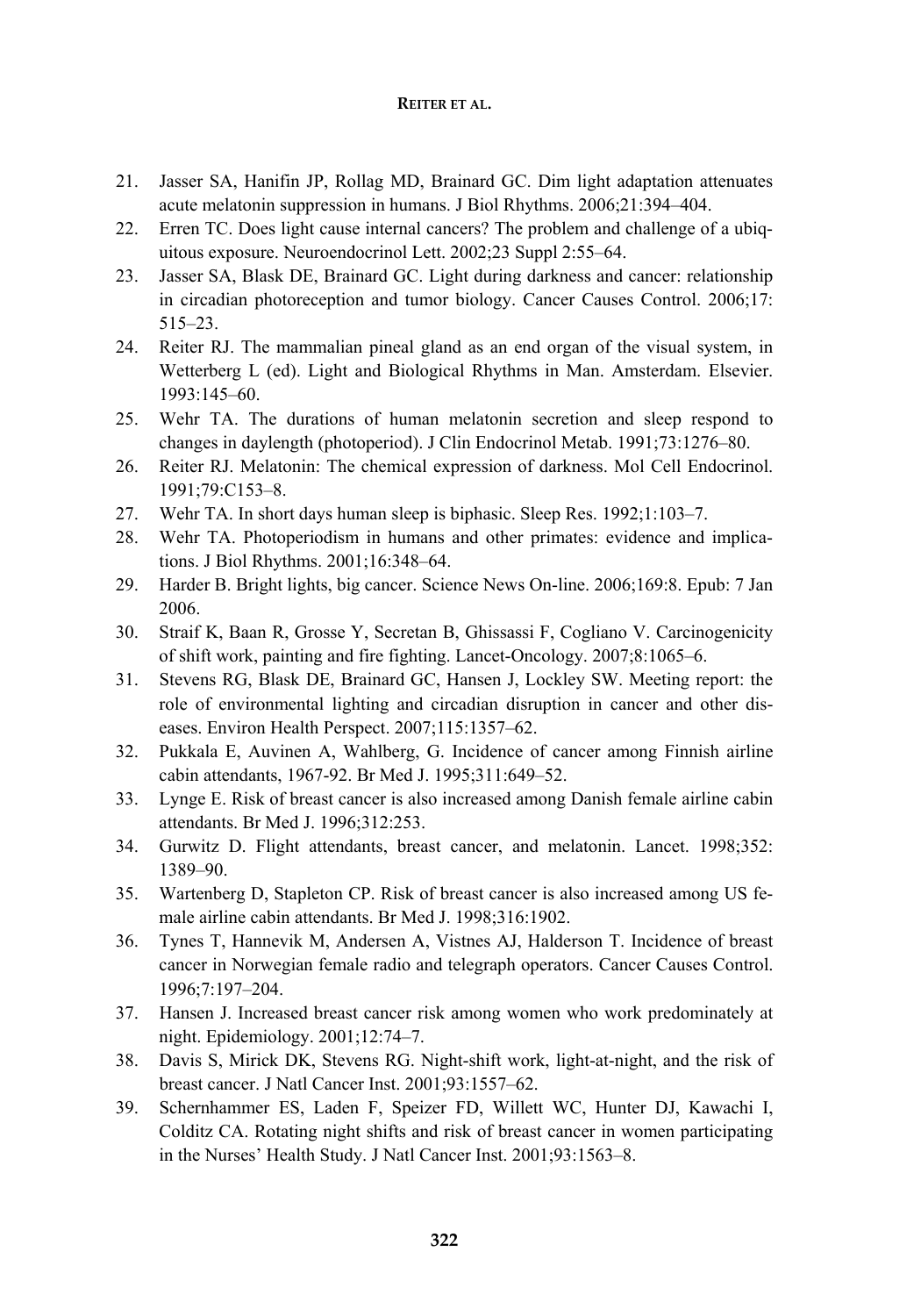## **LIGHT AT NIGHT AND CANCER**

- 40. Viswanathan AN, Hankinson SE, Schernhammer ES. Night shift work and the risk of endometrial cancer. Cancer Res. 2007;67:10618–22.
- 41. Blask DE, Sauer LA, Dauchy RT. Melatonin as a chronobiotic/anticancer agent: cellular, biochemical and molecular mechanisms of action and their implications for circadian-based cancer therapy. Curr Top Med Chem. 2002;2:113–2.
- 42. Vijayalaxmi, Thomas CR, Reiter RJ, Herman TS. Melatonin: from basic science to cancer treatment clinics. J Clin Oncol. 2002;20:2575–601.
- 43. Leon-Blanco MM, Guerrero JM, Reiter RJ, Calvo JR, Pozo D. Melatonin inhibits telomerase activity in the MCF-7 tumor cell line both in vivo and in vitro. J Pineal Res. 2003;35:204–11.
- 44. Sainz RM, Mayo JC, Rodriguez C, Tan DX, Lopez-Burrillo S, Reiter RJ. Melatonin and cell death: differential actions on apoptosis in normal and cancer cells. Cell Mol Life Sci. 2003;60:407–26.
- 45. Reiter RJ. Mechanisms of cancer inhibition by melatonin. J Pineal Res. 2004; 37:213–4.
- 46. Hahn RA. Profound bilateral blindness and the incidence of breast cancer. Epidemiology. 1991;2:208–10.
- 47. Coleman MP, Reiter RJ. Breast cancer, blindness and melatonin. Eur J Cancer 1992.;28:501–3.
- 48. Feychting M, Osterlund B, Ahlbom A. Reduced cancer incidence among the blind. Epidemiology. 1998;9:490–4.
- 49. Pukkala E, Verkasalo PK, Ojarmo M, Rudanko SL. Visual impairment and cancer: a population-based cohort study in Finland. Cancer Causes Control. 1999;10:13– 20.
- 50. Verkasalo PK, Pukkala E, Stevens RG, Ojamo M, Rudanko SL. Inverse association between breast cancer incidence and the degree of visual impairment in Finland. Br J Cancer. 1999;80:1459–60.
- 51. Klinkiene J, Tynes T, Andersen A. Risk of breast cancer among Norwegian women with visual impairment. Br J Cancer. 2001;84:397–9.
- 52. Pukkala E, Ojamo M, Rudanko SL, Stevens RG, Verkasalo PK. Does incidence of breast cancer, and prostate cancer decrease with increasing degree of visual impairment. Cancer Causes Control. 2006;17:573–6.
- 53. Lockley SW, Skene DJ, Arendt J, Tabandeh H, Bird AC, Defrance R. Relationship between melatonin rhythms and visual loss in the blind. J Clin Endocrinol Metab. 1997;82:3767–70.
- 54. Czeisler CA, Shanahan TL, Klerman EB, Martens H, Brotman DJ, Emens JS, Klein T, Rizzo JF. Suppression of melatonin secretion in some blind patients by exposure to bright light. N Engl J Med. 1995;332:6–11.
- 55. Erren TC, Piekarski C. Does winter darkness in the Artic protect against cancer? The melatonin hypothesis revisited. Med Hypotheses. 1999;53:1–5.
- 56. Blot WJ, Lanier A, Fraumeni JF, Bender TR. Cancer mortality among Alaskan natives. J Natl Cancer. Inst 1975;55:547–54.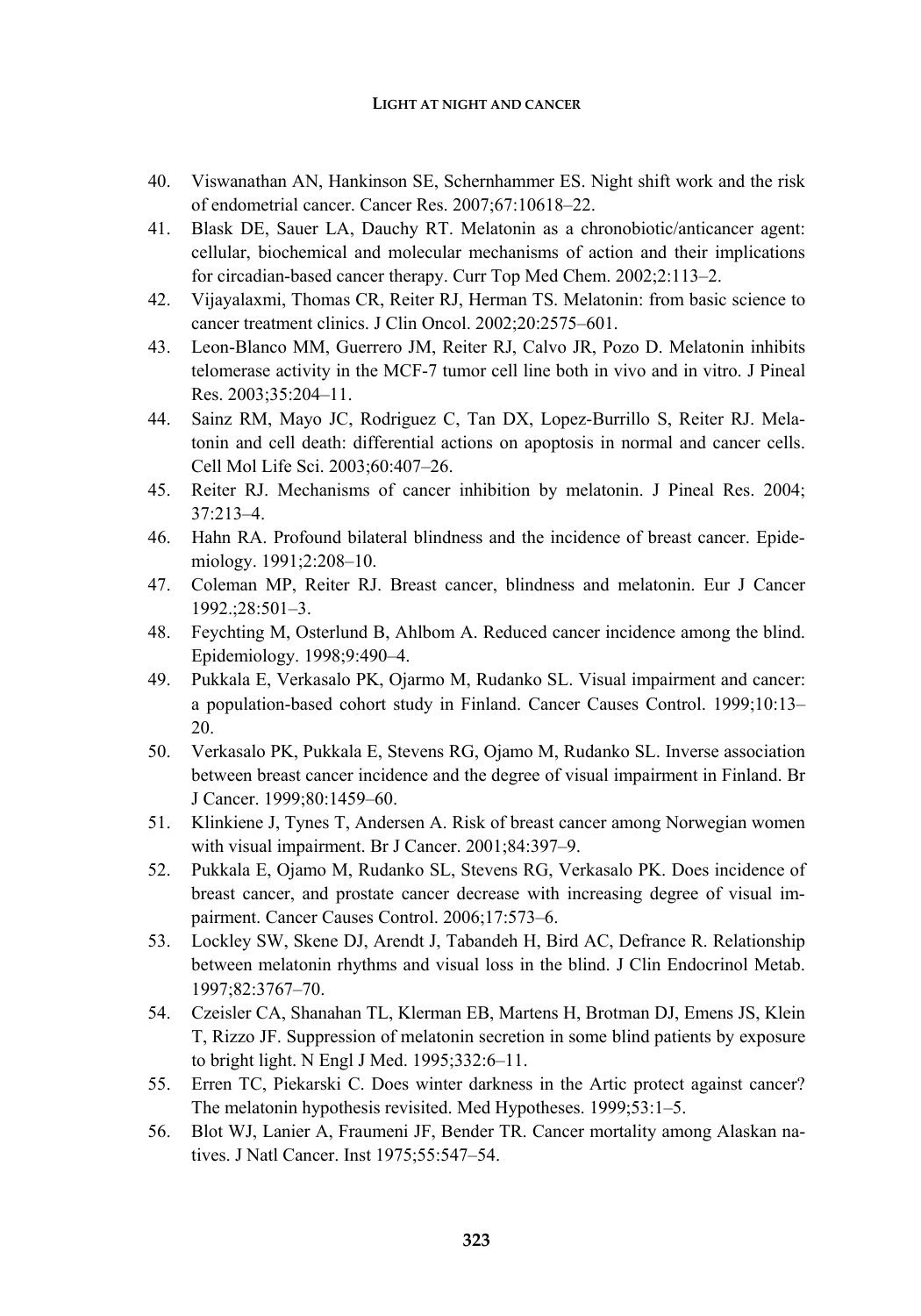- 57. Miller AB, Gaudette LA. Breast cancer in circumpolar Inuit, 1969-1988. Acta Oncol. 1996;35:577–80.
- 58. Storm HH, Nielsen NH, Prener A, Jensen OM. A comparison of cancer in Greenland and Denmark: a study based on routinely collected incidence data 1973- 1985, using Danish population as a baseline. Circumpolar Health. 1991;90:470–1.
- 59. Prener A, Storm HH, Nieken NH. Cancer of the male genital tract in circumpolar Inuit. Acta Insol. 1996;35:589–93.
- 60. Snyder OB, Kelly JJ, Lanier AP. Prostate cancer in Alaskan natives, 1969-2003. Int J Circumpol Health. 2006;65:8–17.
- 61. Erren TC, Meyer-Rochow VB, Erren M. Health clues from polar regions. Science. 2007;316:540.
- 62. Stokkan KA, Reiter RJ. Melatonin rhythms in Arctic urban residents. J Pineal Res. 1994;16:33–6.
- 63. Verkasalo PK, Lillberg K, Steven RG, Hublin C, Patinen M, Koskenvuo M, Kaprio J. Sleep duration and breast cancer: a prospective cohort study. Cancer Res. 2005;65:9595–600.
- 64. Pinheiro SP, Schernhammer ES, Tworoger SS, Michels KB. A prospective study of habitual duration of sleep and incidence of breast cancer in a large cohort of women. Cancer Res. 2006;66:5521–5.
- 65. Bartsch C, Bartsch H, Jain AK, Laumas KR, Wetterberg L. Urinary melatonin levels in human breast cancer. J Neural Transm. 1981;52:281–94.
- 66. Tamarkin L, Danforth D, Lichter A, DeMoss E, Cohen M, Chabner B, Lippman M. Decreased plasma melatonin peak in patients with estrogen receptor positive breast cancer. Science. 1982;216:1003–5.
- 67. Danforth DN, Tamarkin L, Mulvihilli JJ, Bagley CS, Lippman ME. Plasma melatonin and the hormone-dependency of human breast cancer. J Clin Oncol. 1985;3:941–8.
- 68. Skene D, Bojkowski CJ, Currie, Wright J. 6-sulfatoxymelatonin production in breast cancer patients. J Pineal Res. 1990;8:269–76.
- 69. Grin W, Grünberger W. A significant correlation between melatonin deficiency and endometrial cancer. Gynecol Obst Invest. 1998;45:62–5.
- 70. Ma X, Idle JR, Krauz KW, Tan DX, Ceraulo L, Gonzalez FJ. Urinary metabolites and antioxidant products of exogenous melatonin in the mouse. J Pineal Res. 2006;40:343–9.
- 71. Karasek M, Kowalski AJ, Suzin J, Zylinska, Swietoslawski J. Serum melatonin circadian profiles in women suffering from cervical cancer. J Pineal Res. 2005;39:73– 6.
- 72. Filipski E, Delauney F. Effects of chronic jet lag on tumor progression in mice. Cancer Res. 2004;64:7879–85.
- 73. Filipski E, Li XM. Disruption of circadian coordination and malignant growth. Cancer Causes Control. 2006;17:509–14.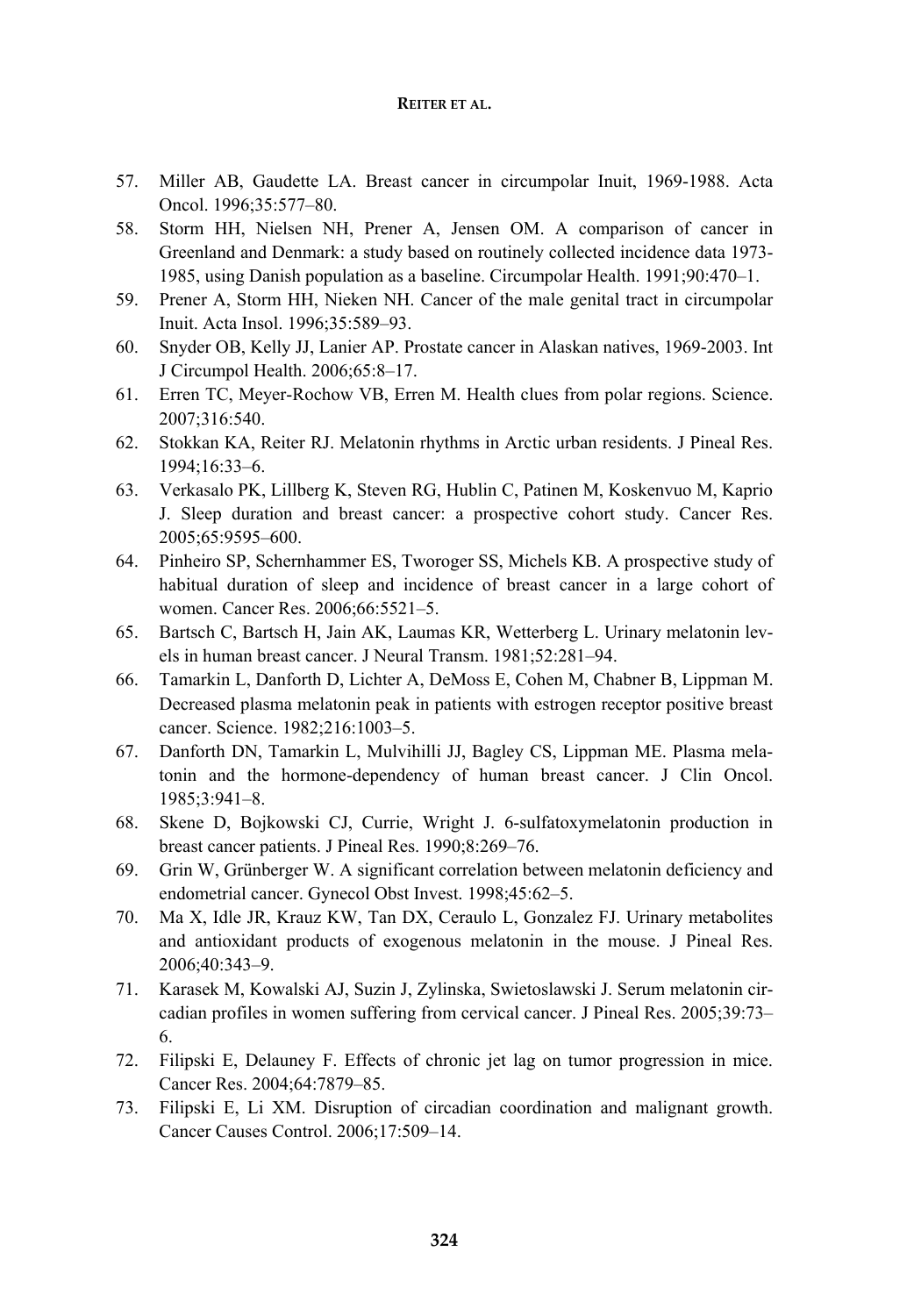## **LIGHT AT NIGHT AND CANCER**

- 74. Filipski E, King VM. Host circadian clock as a control point in tumor progression. J Natl Cancer Inst. 2002;94:690–7.
- 75. Davidson AJ, Sellix MT, Daniel J, Yamazaki M, Menaker M, Block GD. Chronic jet-lag increases mortality in aged mice. Curr Biol. 2006;16:R914–6.
- 76. Canaple L, Kakizawa T, Laudet V. The days and nights of cancer cells. Cancer Res. 2003;63:7545–52.
- 77. Reiter RJ. Melatonin: Lowering the high price of free radicals. News Physiol Sci. 2000;15:246–50.
- 78. Dauchy RT, Sauer LA, Blask ED, Vaughan GM. Light contamination during the dark phase in "photoperiodically controlled" animal rooms: effect on tumor growth and metabolism in rats. Lab Anim Sci. 1997;47:511–8.
- 79. Hamilton T. Influence of environmental light and melatonin upon mammalian tumor induction. Br J Surg. 1969;56:764–6.
- 80. Cos S, Mediavilla D, Martinez-Campa C, Gonzalez A, Alonzo-Gonzalez C, Sanchez-Barcelo EJ. Exposure to light-at-night increases the growth of DMBAinduced mammary adenocarcinoma in rats. Cancer Lett. 2006;235:266–70.
- 81. Schernhammer ES, Hankinson SE. Urinary melatonin levels and breast cancer risk. J Natl Cancer Inst. 2005;97:1084–7.
- 82. Blask DE, Brainard GC, Dauchy RT, Hanifin JP, Davidson LK, Krause JA, Sauer LA, Rivera-bermudez MA, et al. Melatonin-depleted blood from premenopausal women exposed to light at night stimulates growth of human breast cancer xenografts in nude rats. Cancer Res. 2005;64:11174–84.
- 83. Reiter RJ. The pineal gland and melatonin in relation to aging: a summary of the theories and of the data. Exp Gerontol. 1995;30:119–212.
- 84. Mills E, Wu P, Seely D, Guyatt G. Melatonin in the treatment of cancer: a systematic review of randomized controlled trials and meta-analysis. J Pineal Res. 2005;39:360–6.
- 85. Lissoni P, Bolis S, Brivio F, Fumagalli L. A phase II study of neuroimmunotherapy with subcutaneous low-dose IL-2 plus pineal hormone melatonin in untreatable advanced hematologic malignancies. Anticancer Res. 2000;20:2103–5.
- 86. Sauer LA, Dauchy RT, Blask DE. Polyunsaturated fatty acids, melatonin and cancer prevention. Biochem Pharmacol. 2001;61:1455–62.
- 87. Chada S, Ramesh R, Mhashilkear AM. Cytokine and chemokine-based gene therapy for cancer. Curr Opin Mol Ther. 2003;5:463–74.
- 88. Akasawa T, Masuda H, Saeki Y, Matsumato M, Takeda K, Tsujimura K, Kuzushima K, Takahashi T, Azuma I, et al. Adjuvant-mediated tumor regression and tumor-specific cytotoxic response are impaired in MyDos-deficient mice. Cancer Res. 2004;64:757–64.
- 89. Del Rio B, Garcia-Pedrero JM, Martinez-Campa C, Zuazua P, Lazo PS, Ramos S. Melatonin, an endogenous-specific inhibitor of estrogen receptor alpha via calmodulin. J Biol Chem. 2004;279:38294–302.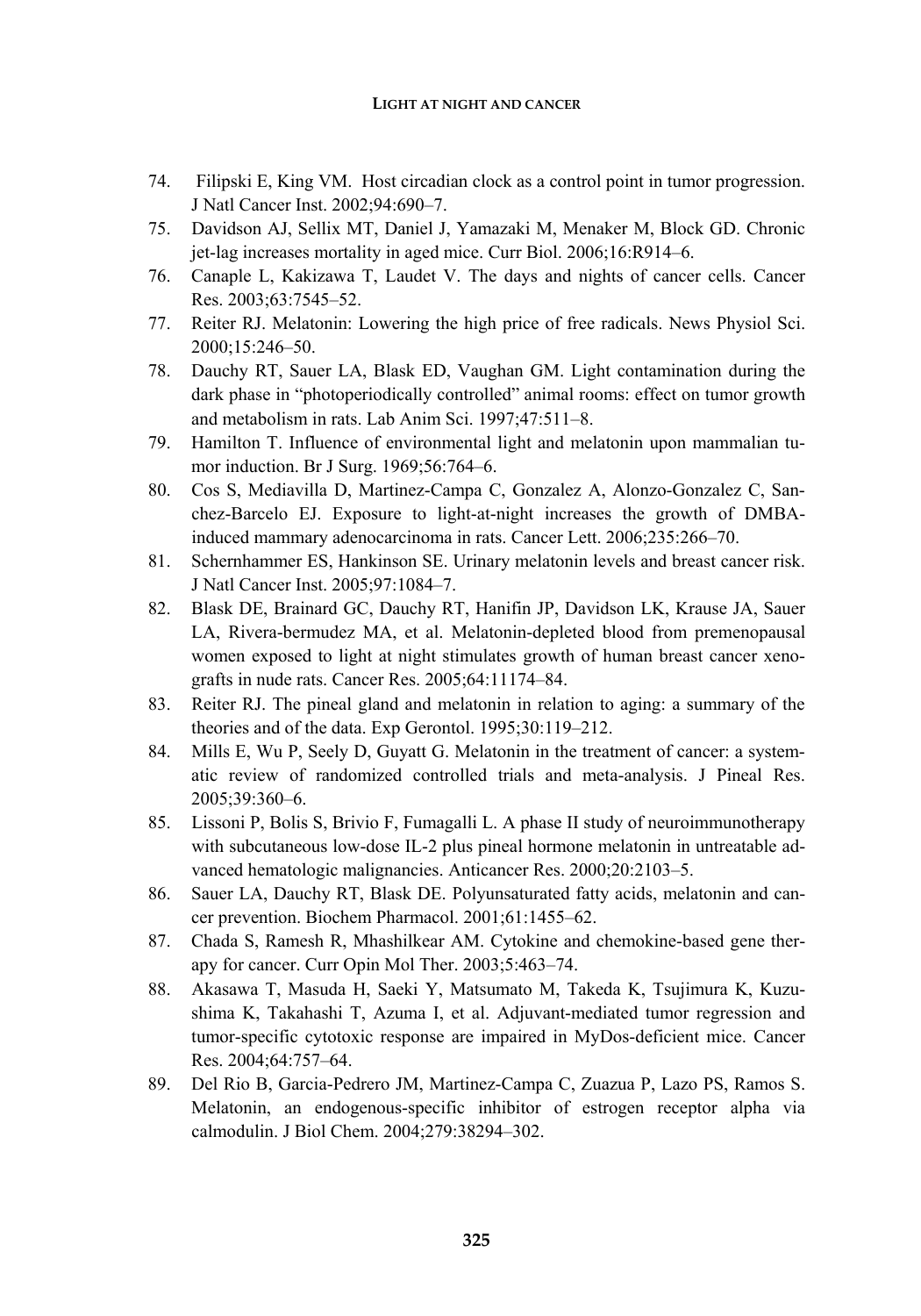- 90. Blask DE, Dauchy RT, Sauer LA. Putting cancer to sleep at night: the neuroendocrineal circadian melatonin signal. Endocrine. 2005;27:179–88.
- 91. Carrillo-Vico A, Guerrero JM, Lardone P, Reiter RJ. A review of the multiple actions of melatonin on the immune system. Endocrine. 2005;27:189–200.
- 92. Cos S, Martinez-Campa C, Mediavilla MD, Sanchez-Barcelo C. Melatonin modulates aromatase activity in MCF-7 human breast cancer cells. J Pineal Res. 2005; 38:217–22.
- 93. Sanchez-Barcelo E, Cos S, Mediavilla D, Martinez-Campa C, Gonzalez A, Alonso-Gonzalez C. Melatonin-estrogen interactions in breast cancer. J Pineal Res. 2005;38:217–22.
- 94. Jung B, Ahmad N. Melatonin in cancer management: progress and promise. Cancer Res. 2006;66:9789–93.
- 95. Martinez-Campa, Alonzo-Gonzalez C, Mediavilla MD, Cos S, Gonzalez A, Ramos S, Sanchez-Barcelo EJ. Melatonin inhibits both  $ER\alpha$  activation and breast cancer cell proliferation induced by the metalloestrogen, cadmium. J Pineal Res. 2006; 40:291–6.
- 96. Witt-Enderby PA, Radio NM, Doctor JS, Davis VL. Therapeutic treatments potentially medicated by melatonin receptors: potential clinical uses in the prevention of osteoporosis, cancer and as a adjuvant therapy. J Pineal Res. 2006;41:297–305.
- 97. Shiu SYW. Towards rational and evidence-based use of melatonin in prostate cancer prevention and treatment. J Pineal Res. 2007;43:1–9.
- 98. Dai J, Inscho EW, Yuan L, Hill SM. Modulation of intracellular calcium and calmodulin by melatonin in MCF-7 human breast cancer cells. J Pineal Res. 2002;32:112–9.
- 99. Kiefer TL, Lai L, Yuan L, Dong C, Burow ME, Hill SM. Differential regulation of estrogen receptor alpha, glucocortoid receptor and retinoic acid receptor alpha transcriptional activity by melatonin is mediated via different G proteins. J Pineal Res. 2005;38:231–9.
- 100. Rosen J, Than NN, Koch D, Poeggeler B, Laatsch H. Hardeland R. Interactions of melatonin and its metabolites with the ABTS cation radical: extension of the radical scavenging cascade and formation of a novel class of oxidation products, C2 substituted indolinones. J Pineal Res. 2006;41:374–81.
- 101. Hardeland R, Backhaus C, Fadavi A, Hess M. N1-acetyl-5-methoxykynuramine contrasts with other tryptophan metabolites by a peculiar type of NO scavenging: cydization to a cinnolinone prevents formation of unstable nitrosamines. J Pineal Res. 2007;43:104–5.
- 102. Hardeland R, Backhaus C, Fadavi A. Reactions of the NO redbox forms of NO<sup>+</sup>, and HNO protonated NO with the melatonin metabolite N1-acetyl-5methoxykynuramine. J Pineal Res. 2007;43:382–8.
- 103. Manda K, Ueno M, Anzai K. AFMK, a melatonin metabolite, attenuates X-rayinduced oxidative damage to DNA, proteins and lipids in mice. J Pineal Res. 2007;42:386–93.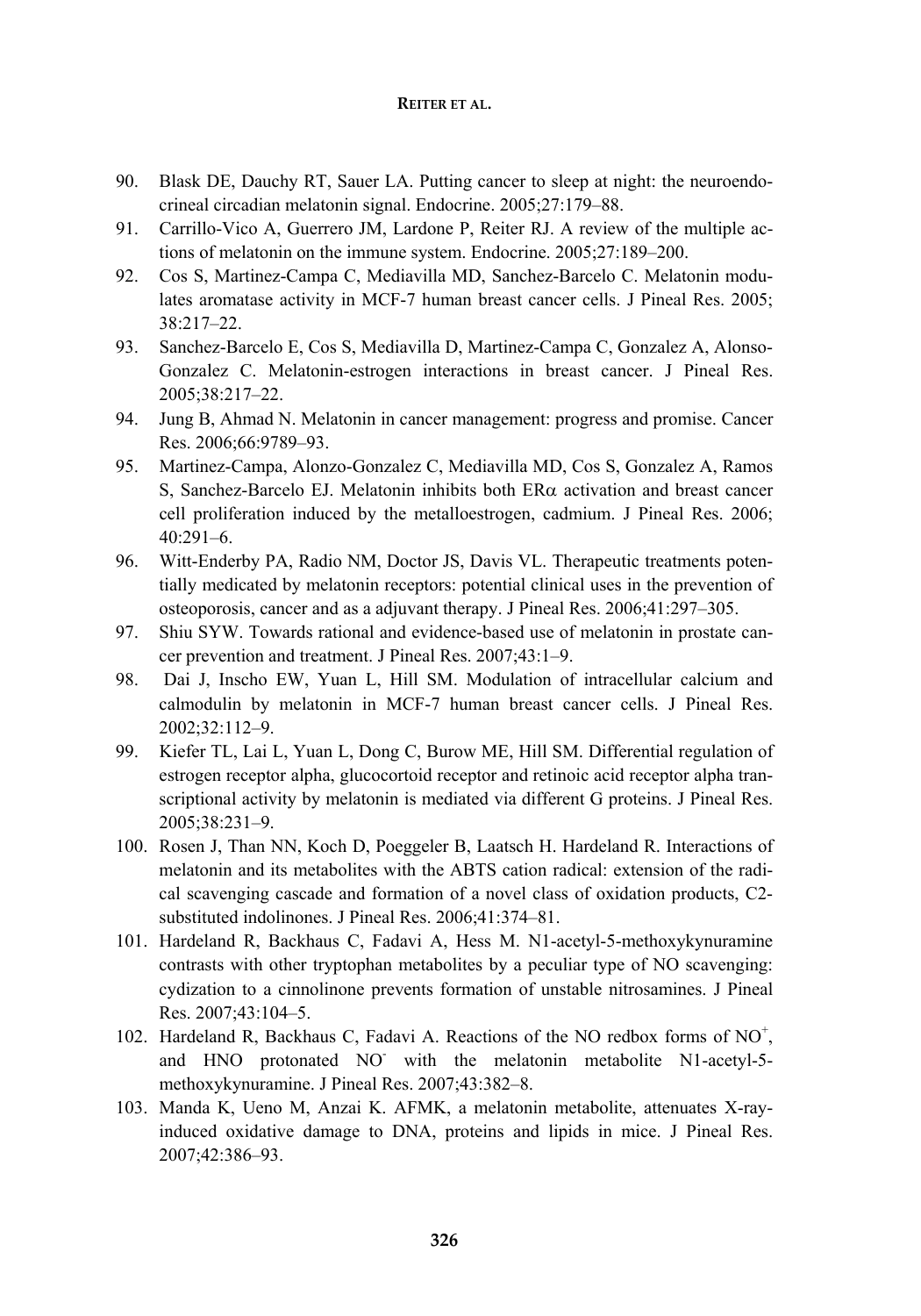## **LIGHT AT NIGHT AND CANCER**

- 104. Tan DX, Manchester LC, Terron MP, Flores LJ, Reiter RJ. One molecule, many derivatives: a never-ending interaction of melatonin with reactive oxygen and nitrogen species. J Pineal Res. 2007;42:28–42.
- 105. Tan DX, Poeggeler B, Reiter RJ, Chen LD, Chen S, Manchester LC, Barlow-Walden LR. The pineal hormone melatonin inhibits DNA-addict formation induced by the chemical carcinogen safrole in vivo. Cancer Lett. 1993;70:65–71.
- 106. Tan DX, Reiter RJ, Chen LD, Poeggeler B, Manchester LC, Barlow-Walden LR. Both physiological levels of melatonin reduces DNA addict formation induced by the carcinogen safrole. Carcinogenesis. 1994;15:215–8.
- 107. Qi W, Reiter RJ, Tan DX, Garcia JJ, Manchester LC, Karbownik M, Calvo JR. Chromium (III) induced 8-hydroxydeoxyguanosine in DNA and its reduction by antioxidants: Comparative effects of melatonin, ascorbate and vitamin E. Environ Health Persp 2000;108:2399–402.
- 108. Qi W, Reiter RJ, Tan DX, Manchester LC, Siu AW, Garcia JJ. Increased levels of oxidatively damaged DNA induced by chromium  $(III)$  and  $H_2O$ : protection by melatonin and related molecules. J Pineal Res. 2000;29:54–61.
- 109. Karbownik M, Reiter RJ, Qi W, Garcia JJ, Tan DX, Manchester LC, Vijayalaxmi. Protective effects of melatonin against oxidation of quanine bases in DNA and decreased microsomal fluidity in rat liver induced by whole body ionizing radiation. Mol Cell Biochem. 2000;211:137–44.
- 110. Karbownik M, Reiter RJ, Cabrera J, Garcia JJ. Comparison of the protective effect of melatonin with other antioxidants in a hamster kidney model of estradicalinduced DNA damage. Mutat Res. 2001;474:87–92.
- 111. Phillips ER, McKinnon PJ. DNA double-strand break repair and development. Oncogene 2007;26:7797–808.
- 112. Brainard GC, Hanifin JP, Greeson JM, Byrnes B, Glickman G, Gerner E, Rollag MD. Action spectrum for melatonin regulation in humans: evidence for a novel circadian photoreceptor. J Neurosci. 2001;21:6405–12.
- 113. Reiter RJ, Tan DX, Sainz RM, Mayo JC. Melatonin: reducing the toxicity and increasing the efficacy of drugs. J Pharm Pharmacol. 2002;54:1299–1321.
- 114. Poeggeler B. Melatonin, aging and age-related diseases. Endocrine. 2005;27:201– 12.
- 115. Rodriguez C, Mayo JC, Sainz RM, Antolin I, Herrera F, Martin V, Reiter RJ. Regulation of antioxidant enzymes: a significant role of melatonin. J Pineal Res. 2004;36:1–9.
- 116. Reiter RJ, Tan DX, Sainz RM, Mayo JC. Melatonin protects the heart against both ischemia/reperfusion injury and chemotherapeutic agents. Cardiovasc Drug Ther. 2002;16:5–6.
- 117. Mayo JC, Sainz RM, Tan DX, Antolin I, Rodriguez C. Reiter RJ. Melatonin and Parkinson's disease. Endocrine. 2005;27:161–78.